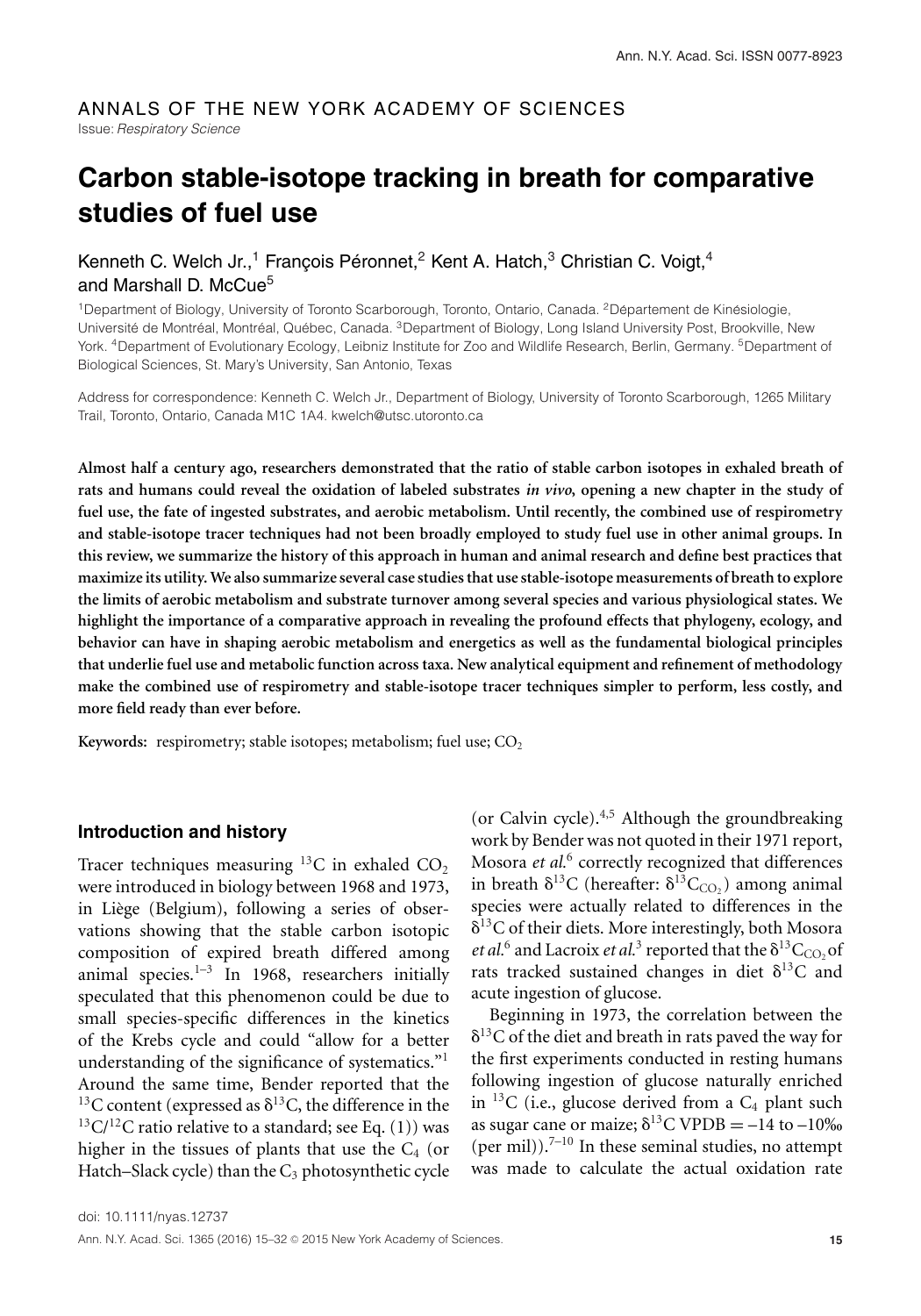of exogenous glucose, but its use as an oxidative substrate was qualitatively tracked from the postabsorptive increase in  $\delta^{13}C_{\text{CO}_2}$  over time. As expected, when compared to resting subjects with a normal glucose tolerance, exogenous glucose use was lower in patients with mild type 1 diabetes deprived of insulin for 24 h and obese subjects with mild type 2 diabetes.

In a 1976 study, researchers first quantified nutrient oxidation from measurements of  $\delta^{13}$ C. Mosora *et al.* calculated that eight normal subjects oxidized 28.6 g of a 100-g load of naturally enriched glucose over the 7 h following ingestion.<sup>11</sup> The following year, Pirnay *et al.* reported that an entire 100-g load of naturally <sup>13</sup>C-enriched glucose provided 24-27% of the energy expended over a 210-min period of mild exercise ( $\sim$  50%  $\dot{V}_{\rm O_2max}$  with  $\dot{V}_{\rm O_2}$  ranging between 1.9 and 2.1 L/min).<sup>12,13</sup> It should be noted that this first observation of exogenous glucose oxidation during exercise using 13C was preceded in 1973 by two studies using  ${}^{14}C$ ,  ${}^{14,15}$  Although one of these studies failed to observe a significant oxidation of exogenous glucose (only 2.5 g over a 60-min period of exercise at 60–72%  $\dot{V}_{\text{O}_2\text{max}}$ ), the other study reported that over a 4-h period of exercise at 47%  $\dot{V}_{\text{O}_2\text{max}}$ , humans oxidized 44 g of a 100-g exogenous sucrose load, accounting for 25% of their energy expenditure. In part, as a consequence of this research, a consensus regarding fuel use during moderate to intense exercise in humans and other mammals emerged: newly ingested carbohydrates can provide some of the energy needed to fuel exercise, with the majority provided by endogenous lipid and carbohydrate stores.<sup>16-18</sup>

While observations of the similarities between  $\delta^{13}C_{CO_2}$  and the diets among various animals preceded studies in humans, it took decades before the combination of respirometry and  $\delta^{13}C_{\text{CO}_2}$  measurements were used to quantify fuel oxidation rates in other nonmodel species. Before this, stable-isotope analysis in comparative studies was generally employed to address ecological questions, correlating variation in the isotopic signature of breath or various tissues with spatial or temporal shifts in food resource use or differences among populations or trophic levels (see reviews in Refs. 19–21).

The analyses of  $\delta^{13}C_{CO_2}$  by comparative physiologists to examine substrate oxidation gained popularity following a call for such analyses in birds by Hatch et al. in 2002.<sup>22</sup> Over the next decade, a number of studies, some using a diet-shifting protocol (i.e., an acute transition from a  $C_3$ -based to a C4-based diet, or vice versa) and others relying on natural dietary variation, examined  $\delta^{13}\mathrm{C}_{\mathrm{CO}_2}$  values and provided qualitative accounting of the oxidation of ingested fuels in a multitude of species (e.g., Refs. 23–31).

In a 2006 paper, Welch *et al.* simultaneously employed mask respirometry $^{32}$  with  $\delta^{13}\mathrm{C}_{\mathrm{CO}_2}$  analysis and an experimental design involving diet switching to quantify oxidation of exogenous sugar during hovering in broad-tailed hummingbirds. $33$ In data collected simultaneously with that reported by Welch *et al.* and published a year later, Voigt and Speakman employed a purely isotopic approach in a diet-switching experiment to study fuel use in nectar bats.<sup>34</sup> In this and in several subsequent studies, the  $\delta^{13}\mathrm{C}_{\mathrm{CO}_2}$  values of hummingbirds, sparrows, and bats were shown to rapidly approach the signature of sugar meals each had recently been fed (reviewed below).  $33,35-38$  As a whole, this emerging area of study using stable-isotope tracer techniques is demonstrating that the human and mammalian paradigm of exogenous fuel use during exercise is not as broadly applicable as once thought, and that the diversity of fuel-use strategies is still a relatively unexplored area of research.

In the following review, we discuss technical issues and best practices in breath carbon stableisotope tracking, particularly in combination with quantitative respirometry, to study fuel oxidation across taxa. We also present several case studies to underscore the power and utility of this technique and conclude by identifying several specific research areas that would benefit from using stable isotopes to track fuel use.

#### **Technical issues and best practices**

#### *Measuring and reporting 13C*

There are multiple methods to measure the ratio of  $13C$  to  $12C$  atoms in breath and body tissues. Solid tissue samples first need to be pyrolyzed at *>*1000 °C, generating gaseous  $CO<sub>2</sub>$  that is isolated using gas chromatography. The  $^{13}$ C content in breath samples can be measured directly. The gold standard and most widely employed technique for measuring the ratio of  ${}^{13}$ C to  ${}^{12}$ C is conventional isotope ratio mass spectrometry (IRMS) and involves ionizing a stream of  $CO<sub>2</sub>$  and passing the particles through an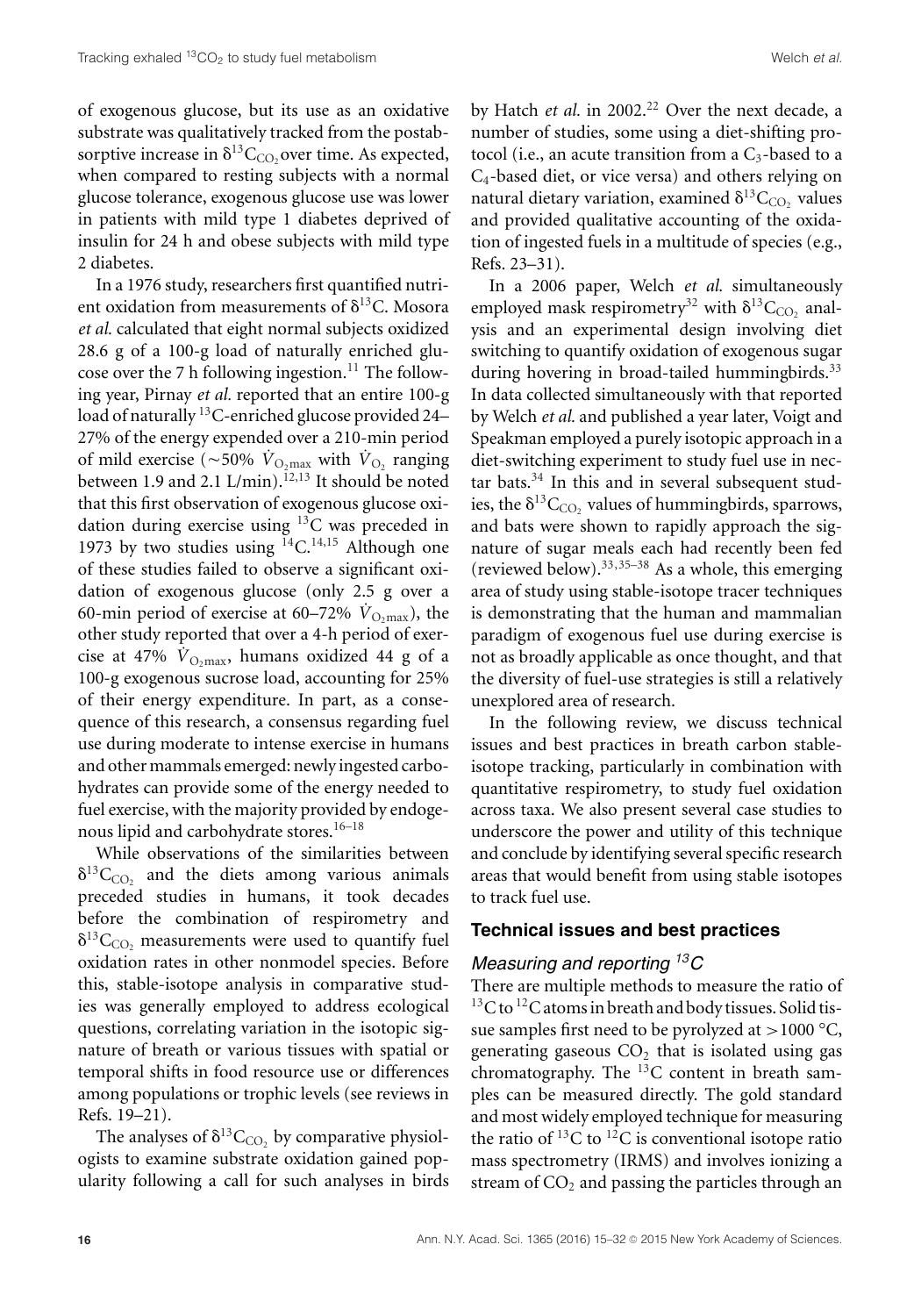evacuated flight tube surrounded by a strong magnetic field. Ion detectors tuned to specific particle masses located at the end of the flight tube then quantify the number of  ${}^{12}CO_2$  (mass = 44) and  ${}^{13}CO_2$  (mass = 45) particles in the gas stream. The ratio of the heavy to light isotope in the unknown sample is compared to an international standard (Vienna Pee Dee Belemnite; VPDB; absolute ratio of mole fraction  $= 0.0112372$  and expressed in terms of  $\delta^{13}$ C with units ‰) according to the following equation:<sup>39</sup>

$$
\delta^{13}C = \left[\frac{\binom{13}{2}C^{12}C_{\text{sample}} - \binom{13}{2}C^{12}C_{\text{VPDB}}}{\binom{13}{2}C^{12}C_{\text{VPDB}}}\right] \cdot 1000. \quad (1)
$$

For higher concentrations of  ${}^{13}C$  (e.g., above 100‰), values are usually expressed in terms of atom percent  $(at\%)$ ,<sup>40</sup> but these two units can be interconverted using the following equations:

at% = 
$$
\left[ \frac{100 \cdot \text{VPDB} \left( \frac{\delta^{13}C}{1000} + 1 \right)}{1 + \left[ \text{VPDB} \cdot \left( \frac{\delta^{13}C}{1000} + 1 \right) \right]} \right].
$$
 (2)

$$
\delta^{13}C =
$$
  

$$
\left[\frac{1000 \cdot \text{at\%}}{(100 \times \text{VPDB}) - (\text{VPDB} \times \text{At\%})}\right] - 1000. (3)
$$

Modern conventional IRMS systems typically use a continuous flowing stream of helium to carry the  $CO<sub>2</sub>$  sample and thus have high costs of operation. Analyses performed by U.S. academic institutions using IRMS cost \$10–20 each, depending on whether the sample is a solid or a gas. The  $\delta^{13}C$ of gas samples may also be analyzed using nondispersive infrared spectroscopy (NDIS), which does not require specialized carrier gas or a strong electromagnet. This technique relies on differences in transmittance of a beam of infrared light through a gas sample. NDIS is highly sensitive to differences in gas composition, in particular the concentration of  $CO<sub>2</sub>$  in each sample, but is limited in that it requires that gas samples contain  $>1\%$  CO<sub>2</sub> to approach the accuracy of conventional IRMS. Nevertheless, NDIS is well suited for clinical measurements of human breath samples that are  ${\sim}4\%$   $\mathrm{CO_2}^{41\mathrm{-}43}$  and for experiments where comparably high  $CO<sub>2</sub>$  concentrations can be achieved via enrichment within a respirometry chamber.<sup>44-47</sup>

One of the most recent advances in the measurement of  $\delta^{13}C_{CO_2}$  is cavity ring-down spectroscopy (CRDS).  ${}^{13}CO_2$ ,  ${}^{12}CO_2$ , and other gaseous molecules have unique near-infrared absorption spectra. CDRS works by quantifying the effect of this absorption. A laser pulse is fired into a chamber (the cavity) and reflected off a series of mirrors. As the laser bounces from mirror to mirror within the cavity, light is lost due to either absorption by the cavity walls or leakage from the chamber, as well as to absorption by the gas molecules present. Because the light pulse bounces from mirror to mirror many thousands of times within the chamber, the effective path length within the cavity is several kilometers, greatly enhancing sensitivity. The absolute and relative concentration of  $CO<sub>2</sub>$  isotopic species is determined by the rate of exponential decay (the ring-down) of the light intensity. This approach does not require specialized carrier gas, and because it is capable of measuring low concentrations of  $CO<sub>2</sub>$  (e.g., 150 ppm), it can be paired with pyrolysis systems like those used for conventional IRMS. One of the greatest strengths of CRDS is that it can be paired, in line, with traditional open-flow respirometry systems. The measurement of  $CO<sub>2</sub>$  production rate is a prerequisite for quantitative accounting of fuel oxidation using the tracer techniques outlined here (see "Quantifying tracer kinetics" below). By pairing them in line, an airstream into which breath samples are introduced can be sampled sequentially by respirometry and CRDS equipment to calculate oxidation rates of an isotopically labeled tracer molecule in near real time.

## *Administering 13C tracers*

There are several ways that  $^{13}$ C tracers can be administered, depending on the research question to be addressed, but they are usually orally ingested or injected into the circulation. Differences in the kinetics of orally dosed tracers with those administered directly into circulation provide insight into the extent to which exogenous nutrients are oxidized during their first pass through the splanchnic tissues.48–51 Tracers can also be administered as a single bolus or repeatedly. Single-bolus doses are useful to study the fates of dietary nutrients, while repeated exposure to tracers are required to isotopically enrich body tissues in order to examine how the body uses its endogenous macronutrients. Because the different tissues and organs each have different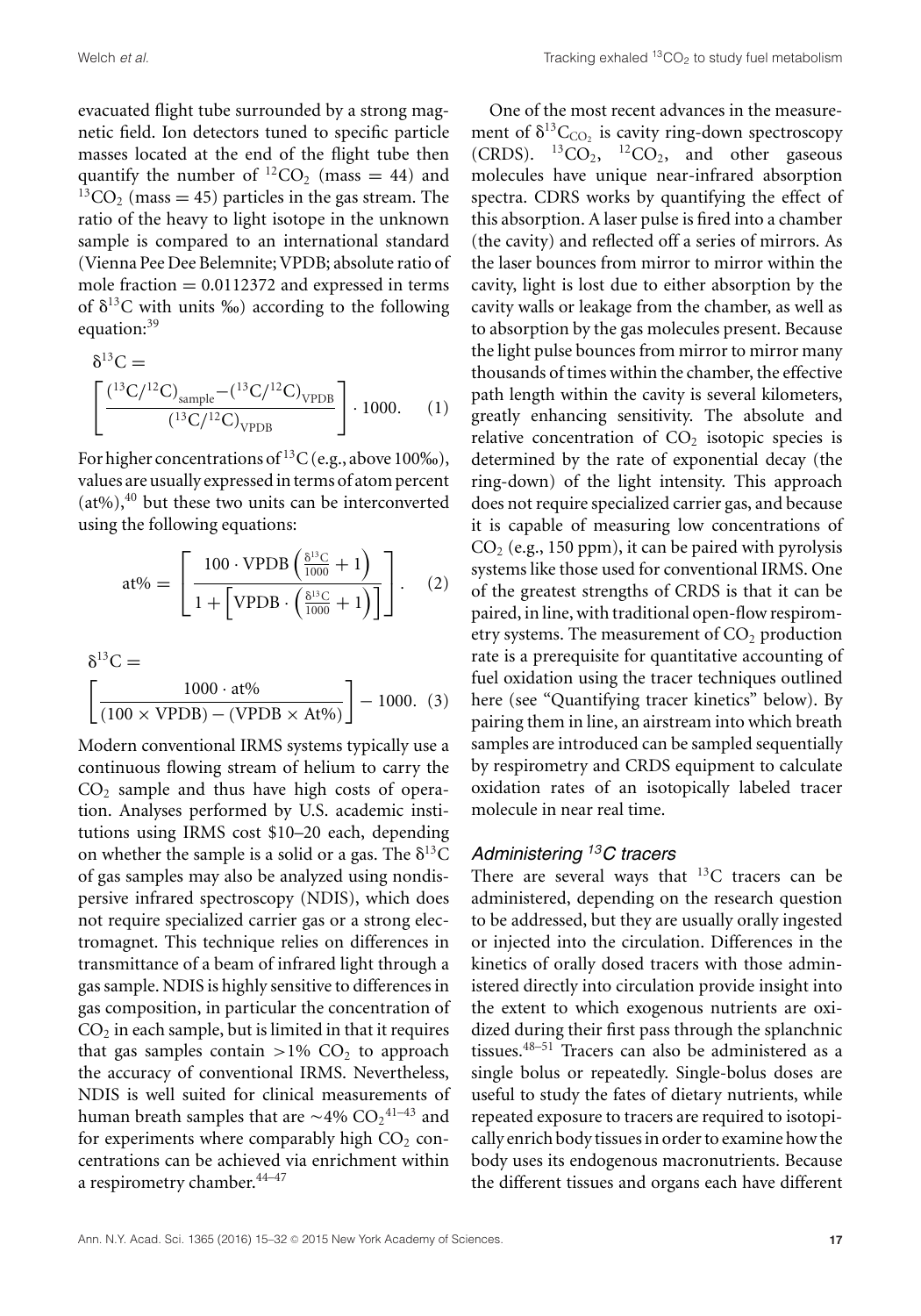turnover rates, $52-56$  the best way to ensure that an animal's body is in isotopic equilibrium with its diet is to raise the animal from birth on the  $^{13}$ C tracers. Note that*equilibrium*does not mean that the isotope has become homogenously distributed throughout the body tissues. For example, the different organs and tissues of animals raised on a bulk diet with a constant  $\delta^{13}$ C will differ slightly in their  $\delta^{13}$ C.<sup>57,58</sup>

When tracking the oxidation of substrates by analyzing the  $\delta^{13}C_{CO_2}$  of exhaled breath, it is crucial that the metabolic fate of the tracer and tracee molecules are identical. This is an acute concern when employing commercially available artificially enriched substrates. In most cases, commercially available isotopically enriched substrates are small molecules such as mono- and disaccharides, single amino acids, and fatty acids. These  $^{13}$ C tracer molecules can be administered in the diet with the aim of isotopically labeling a targeted macronutrient pool in the body. In order to do this effectively, the selected  $^{13}$ C-labeled tracer molecules should (1) not undergo extensive oxidation during the postprandial period, (2) occur in relatively high amounts in the given macronutrient pool, and (3) exhibit minimal biochemical conversion into other tissue pools.  $^{13}$ C-1-L-leucine, an essential amino acid and  $^{13}$ C-1palmitic acid are cost-effective, widely available, and have proven to be effective tracer molecules for isotopically enriching the protein and the lipid pools, respectively, in the bodies of a variety of animals.<sup>59,60</sup> The use of <sup>13</sup>C-glucose tracers is not recommended for long-term  $13C$ -enrichment studies because any of the six carbon atoms could eventually become incorporated into the lipid and protein pools during *de novo* synthesis of fatty acids and nonessential amino acids, respectively.60 Accounting for the bioconversion of  $^{13}$ C-glucose into other nutrient pools is possible but may not be practical for most applications.47

Methods for artificially enriching more complex nutrient molecules in the laboratory setting are typically logistically impossible or prohibitively costly. When researchers want to understand the oxidative fate of more complex nutrients (polysaccharides, proteins, or triacylglycerols), the use of naturally enriched tracer molecules (starches or fats from  $C_4$  plants like corn) is preferred, as these generally exhibit uniform isotopic enrichment. It is a serious mistake to "spike" a dose of a tracee nutrient, such as starch, with an artificially enriched simpler nutrient molecule, such as glucose or sucrose. As demonstrated by Saris *et al.*, this approach leads to overestimation of starch oxidation because the tracer is metabolized much faster than the tracee. $61$ In some cases, complex nutrient molecules can be enriched in  ${}^{13}$ C above levels found in nature. In the case of starch, nonnatural  $^{13}$ C enrichment can only be obtained by a procedure called intrinsic labeling whereby starch-producing plants are grown in an atmosphere with  $CO_2$  enriched in <sup>13</sup>C (e.g., Ref. 62) Unfortunately, the practice of intrinsic labeling has not been widely adopted.59

*Intermediary metabolism and CO2 elimination* When  $^{13}$ C-labeled tracers are given to animals either as part of their diets over a protracted period, infused into circulation, or fed as a single bolus, the appearance of  $^{13}$ C in the breath cannot be used to accurately track the intermediary metabolism of a given tracer. This is a particularly important point for studies of the fates of biochemically labile molecules like glucose, pyruvate, or acetate. If unaccounted for, natural variation in the  $^{13}$ C signature of endogenous nutrient pools may also confound accurate measurement of tracer kinetics. For example, feeding of naturally enriched carbohydrates (e.g., glucose derived from a  $C_4$  plant) before exercise can lead to overestimation of exogenous carbohydrate oxidation because the magnitude of the increase in  $\delta^{13}C_{CO_2}$  over the background value, owing to the oxidation of carbohydrate naturally enriched in  ${}^{13}C$ , is small and easily confounded with naturally occurring increases in the background  $\delta^{13}\mathrm{C}_{\mathrm{CO}_2}$  that occurs during exercise.<sup>63,64</sup> This phenomenon of exerciseinduced 13C enrichment in the breath is attributable to the increased contribution of endogenous glucose to energy production when transitioning from rest to exercise<sup>65</sup> and to the fact that  $\delta^{13}C$  is slightly depleted in fat stores relative to glycogen.<sup>64,66</sup>

In animals that have not been exposed to  $^{13}$ C tracers, the  $\delta^{13}$ C values of the lipid molecules in the body are isotopically lighter than those of nonlipid molecules (i.e., carbohydrates and proteins). The naturally occurring <sup>13</sup>C depletion in lipids, which typically ranges from 5 to 15‰ in relation to these other nutrients and the corresponding diet, is the result of several fractionation processes, including (1) discrimination during the conversion of  $13^{\circ}$ C-pyruvate to acetyl-CoA, (2) discrimination of  $13$ C-acyl groups by carrier proteins during fatty acid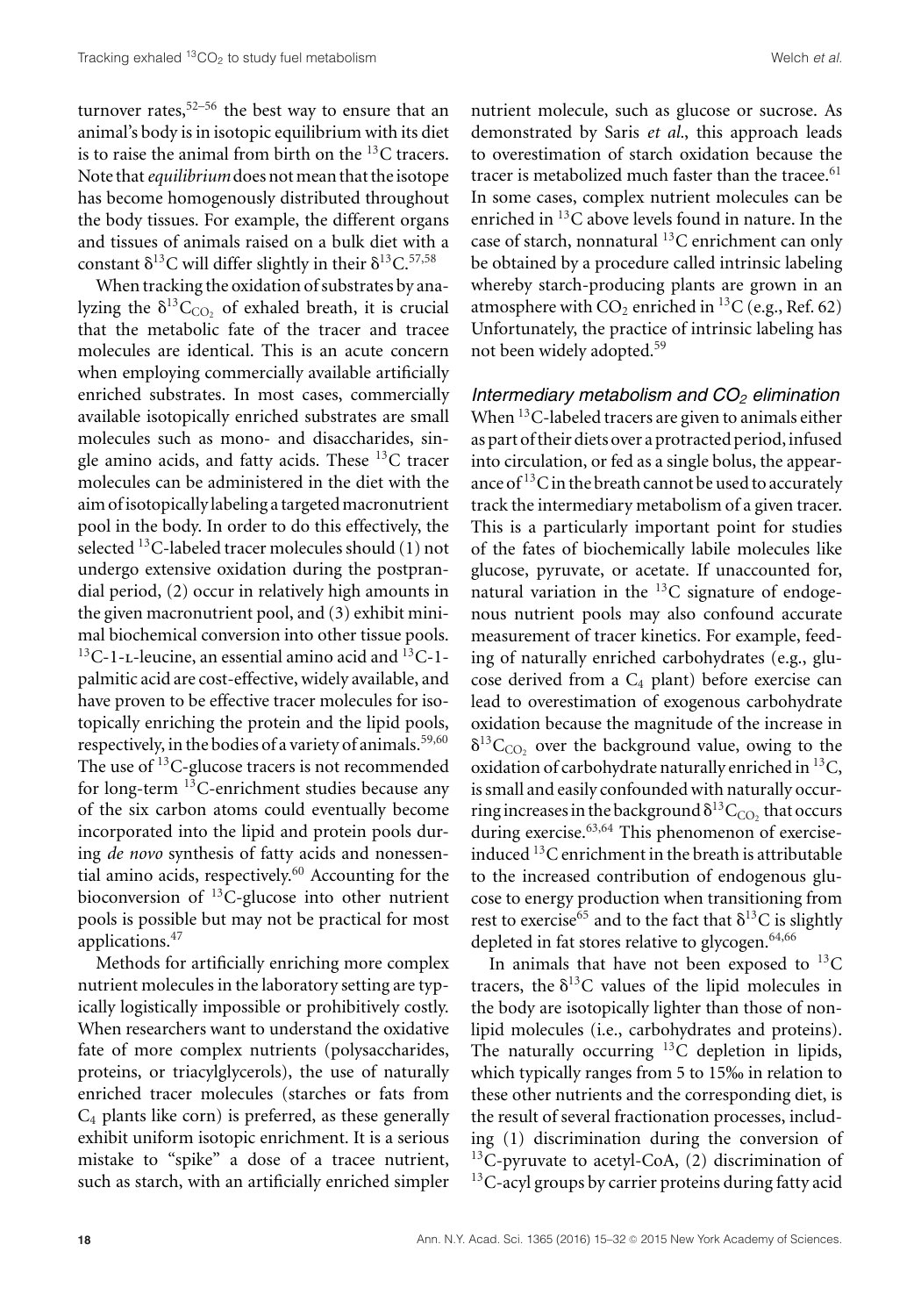elongation, (3) discrimination of  $^{13}$ C-fatty acids during esterification as part of synthesis of triacylglycerols, and (4) possibly the discrimination of <sup>13</sup>C-fatty acids during  $\beta$ -oxidation, although this latter process has not been as well studied as the others (reviewed in Ref. 64).

One way to minimize the confounding effects of exercise-induced breath 13C enrichment is to use substrates that are artificially enriched in  $^{13}$ C at much higher levels than natural abundance. With these considerations in mind,  $^{13}$ C-glucose tracers may provide accurate insight into oxidation rates over short time periods like tracer ingestion during exercise<sup>31,33,35,36,38,67–69</sup> or during the postprandial period (Fig. 1). However, the longer the period since <sup>13</sup>C-glucose tracer administration, the more likely it is that calculations of carbohydrate oxidation rates based on appearance of  $^{13}$ C in the breath will be overestimates, since some of the  $^{13}$ C tracer is likely to have entered other nutrient pools (e.g., fatty acids and amino acids).

Another limitation to interpreting  $\delta^{13}\text{C}_{\text{CO}_2}$  after administration of a <sup>13</sup>C tracer is the mixing of <sup>13</sup>CO<sub>2</sub> produced from its oxidation with the comparatively large circulating pool of bicarbonate  $(HCO_3^-)$  in the blood. A large proportion of the  $CO<sub>2</sub>$  in the body is in the form of  $HCO<sub>3</sub><sup>-</sup>$ , and the appearance of  $^{13}$ C in the breath can be delayed by its residence in this pool. This delay may be negligible in active, small-bodied animals (*<*1 kg) that have comparatively high mass-specific metabolic rates and thus more rapid  $HCO<sub>3</sub><sup>-</sup>$  turnover rates, but in large animals (*>*5 kg), endotherms in inactive states, or ectotherms, the half-life for  $HCO_3^-$  turnover can be  $\sim$  1 h. Additionally, some of the <sup>13</sup>C tracer can be lost to other carbon pools in the body via diversion of TCA cycle intermediates to nonoxidative fates, or by loss of  ${}^{13}CO_2$  from the circulating bicarbonate pool to other carbon stores, such as bone carbonate. $70,71$ 

In resting humans, approximately 20% of the  $^{13}$ C tracer is not recovered in exhaled  $CO_2$ .<sup>70</sup> Thus, in such studies, a correction factor, sometimes termed a *retention factor* (RF), of  $\sim 0.8$  is applied, so that the oxidation rate of the labeled substrate can be more accurately assessed.  ${}^{13}CO_2$  retention, predominantly in the form of  $H^{13}CO_3^-$ , varies substantially as a function of organismal growth and development,<sup>71</sup> nutritional state,<sup>72</sup> or metabolic state.<sup>73</sup> However, when oxidation rates are high, such as during exercise, or when resting metabolic rates are high relative to the size of the bicarbonate pool (such as in many small animals),  $^{13}$ C retention can be considered negligible over short periods. Over longer periods, the loss of  $^{13}$ C tracer and its secretion in nitrogenous wastes such as urea and uric acid can lead to underestimates of the actual rates of tracer oxidation. Corrections for losses of  $^{13}$ C tracer into nitrogenous waste can be estimated, $74$  but are best done by direct measurement of 13C in excreta.

## *Quantifying tracer kinetics*

In order to quantify the net rates of <sup>13</sup>C-tracer oxidation (e.g., in terms of moles/min or mg/min), it is critical to know both the total rate of  $CO<sub>2</sub>$  production (i.e.,  $\dot{V}_{\text{CO}_2}$ ) and the tracer-induced increase in  $\delta^{13}C_{CO_2}$ . This increase in <sup>13</sup>C content can be expressed as a unitless value in terms of atom fraction excess (AFE), where  $\delta^{13}C_{\text{enriched}}$  refers to the  $\delta^{13}$ C in the breath or tissues of animals exposed to <sup>13</sup>C tracers and  $\delta^{13}C_{\text{background}}$  refers to the  $\delta^{13}C$  in the breath or tissues of the same animals before exposure to tracers or in conspecifics that have not been exposed to  $^{13}$ C tracers, and is calculated using the following equation:

$$
AFE = \left[ \frac{VPDB \cdot \left( \left( \frac{\delta^{13}C_{enriched}}{1000} \right) + 1 \right)}{1 + \left( VPDB \cdot \left( \left( \frac{\delta^{13}C_{enriched}}{1000} \right) + 1 \right) \right)} \right] - \left[ \frac{VPDB \cdot \left( \left( \frac{\delta^{13}C_{hackground}}{1000} \right) + 1 \right)}{1 + \left( VPDB \cdot \left( \left( \frac{\delta^{13}C_{hackground}}{1000} \right) + 1 \right) \right)} \right].
$$
 (4)

The molar rate of tracer oxidation (*T*) at any time point can then be calculated according to the following equation:

$$
T = \left[\frac{VCO_2 \cdot AFE}{m \cdot \theta \cdot RF \cdot K}\right],\tag{5}
$$

where *m* is the molar mass of the tracer,  $\theta$  is the number of  $^{13}$ C atoms in each tracer, RF is the term that corrects for the loss of label to other carbon pools (see above), and  $K$  is the volume of  $CO<sub>2</sub>$  produced per unit mass of tracer oxidized (e.g., in milliliter  $CO<sub>2</sub>/mg$ ). Values for *K* can be calculated on the basis of the known stoichiometry of substrate oxidation (e.g., 6 moles of  $CO<sub>2</sub>$  produced per mole glucose oxidized)<sup>75</sup> and the volume occupied per mole of  $CO<sub>2</sub>$  gas ( $\sim$ 22.4 L).

*T* can be plotted over time and the integral of the function can be expressed as cumulative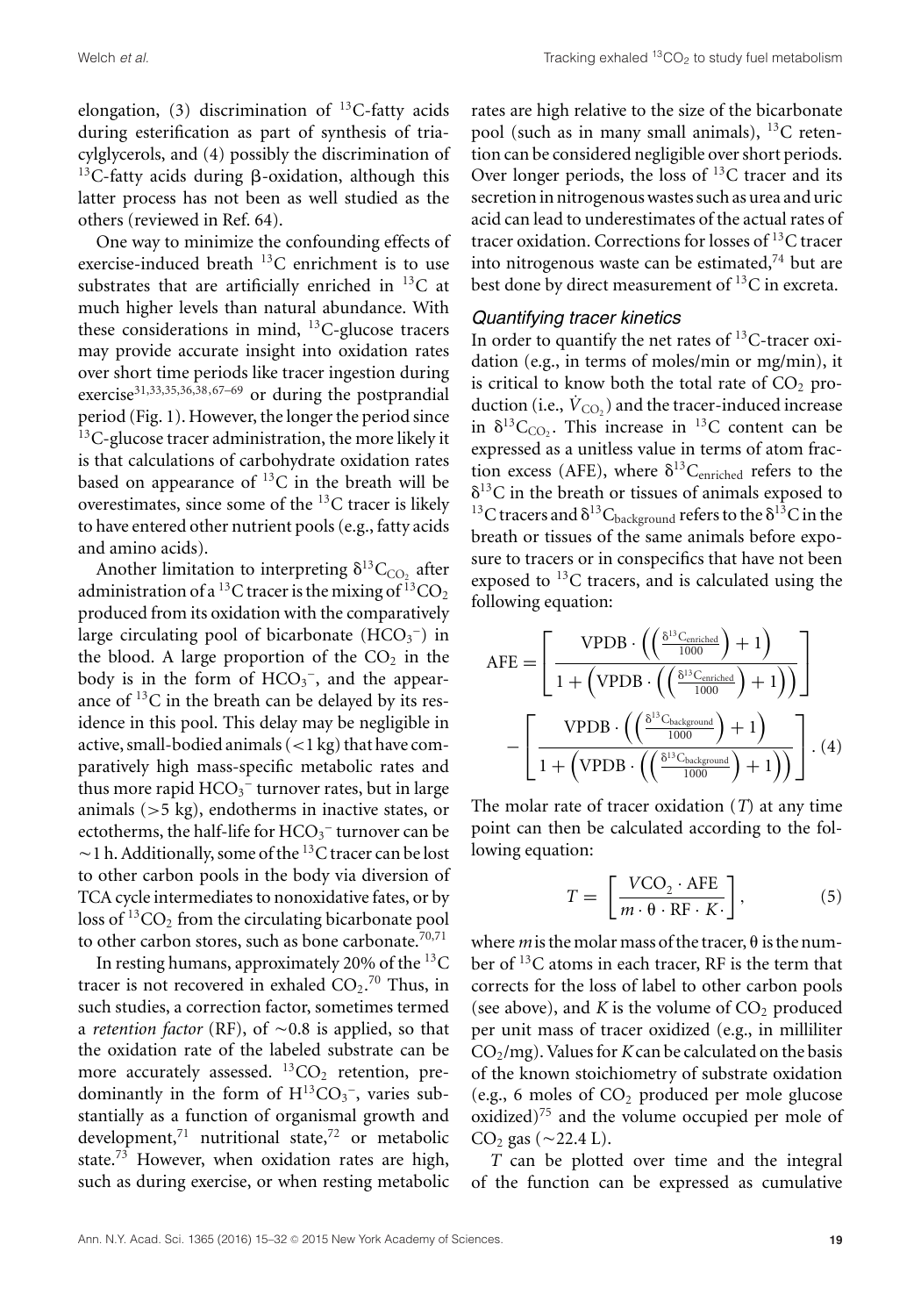

Figure 1. The  $\delta^{13}$ C of the breath of Japanese quail after being administered an oral gavage of a mixed meal (i.e., carbohydrate, **lipid, and protein) containing equal amounts of 13C atoms that were either intrinsically labeled (i.e., in the forms of 13C-ovalbumin** or <sup>13</sup>C-tripalmitin) or extrinsically labeled (i.e., in the forms of <sup>13</sup>C-leucine or <sup>13</sup>C-palmitic acid). In both cases, the  $\delta^{13}C_{CO_2}$  was **higher after ingesting the extrinsically labeled tracer, underscoring the fact that extrinsic-labeled tracers may not be an accurate proxy for the oxidative fates of larger macronutrients. Data presented as mean ± SD and are modified from Ref. 144.**

oxidation (in moles) or further converted to percent dose recovered (PDR). It is noteworthy that PDR is likely to be dose dependent, and therefore caution should be used when comparing PDR values between studies. Nevertheless, studies of postprandial birds, bats, and rodents have shown that exogenous amino acids and simple sugars are oxidized at rates an order of magnitude greater than fatty acids.<sup>76,77</sup>

## *Issues of atmospheric dilution of the breath*

The atmosphere contains approximately 0.04% CO<sub>2</sub>, and has a  $\delta^{13}$ C of -8‰ to -10‰. Because of

the biochemical discrimination of atmospheric  $^{13}CO<sub>2</sub>$  in plants by the enzyme ribulose-1,5-bisphosphate carboxylase/oxygenase (RuBisCO), $^{78,79}$ ambient  $CO<sub>2</sub>$  is significantly more enriched in <sup>13</sup>C relative to the exhaled breath of most animals, even those animals raised on a diet based on  $C_4$  plants. If the  $CO<sub>2</sub>$  from the breath is allowed to mix with the  $CO<sub>2</sub>$  in the air, it could preclude accurate measure of exhaled  $\delta^{13}\text{C}_{\text{CO}_2}$ . The concentration of  $\text{CO}_2$ in a pure breath sample of a human is  $\sim$ 4% (100 $\times$ atmospheric concentration), and thus the effect of atmospheric CO<sub>2</sub> dilution on  $\delta^{13}C_{\text{CO}_2}$ is negligible. However, when exhaled breath is highly diluted in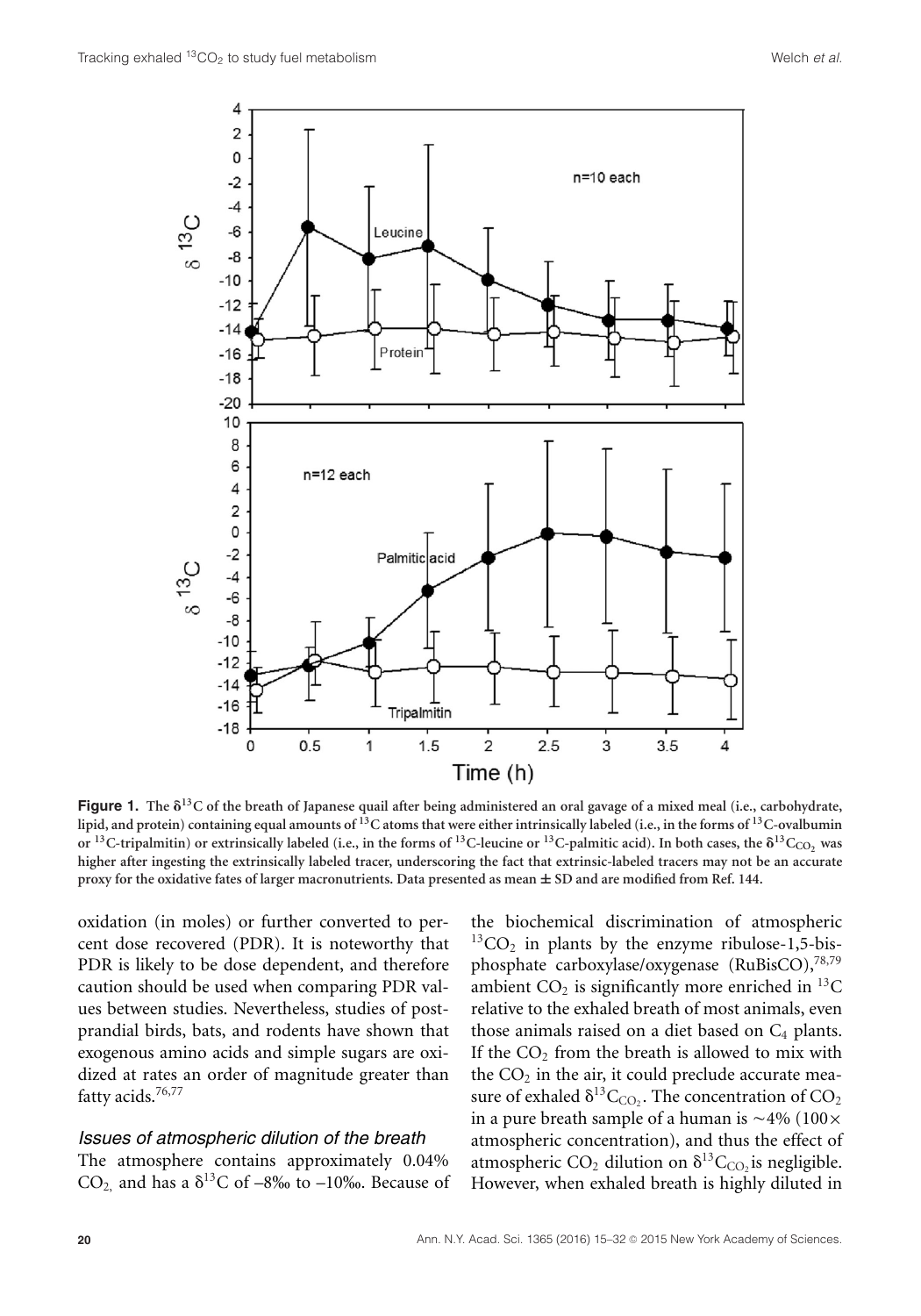air, for example when air is pumped into a metabolic chamber during open-flow respirometry, the effect of atmospheric dilution can become significant.

Mathematical mixing models can be used to correct for atmospheric dilution, since the  $CO<sub>2</sub>$  concentration and the  $\delta^{13}C_{CO_2}$  in the air are relatively constant. Unfortunately, because the concentration of exhaled  $CO<sub>2</sub>$  is subject to change with tidal volume, breathing frequency, and metabolic rate, quantification of total  $CO<sub>2</sub>$  in analyzed samples is necessary to ensure accurate correction. This is possible using closed-system respirometry approaches and subsampling of (atmospherically diluted) breath samples. When background atmospheric air samples are included along with collected (atmospherically diluted) breath samples, mixing models have been used with success (e.g., Refs. 24, 33, 35, and 38). Dynamic mixing models that incorporate changes in the  $\dot{V}_{\text{CO}}$  of animals may be possible using CRDS systems, but we are not aware of any studies that have done this yet. Other approaches can eliminate the need for correction factors altogether. For example, small volumes (e.g., *<*2  $L/min$ ) of  $CO<sub>2</sub>$ -free gas can be generated by passing air through chemical scrubbers (e.g., soda lime) to remove the  $CO<sub>2</sub>$  whereas larger volumes (e.g.,  $>$ 50 L/min) of CO<sub>2</sub>-free air can be generated using purge-gas generators, thereby eliminating the issue of atmospheric  $CO<sub>2</sub>$  contamination. However, if  $CO<sub>2</sub>$  levels in diluted breath samples are sufficiently high (e.g.,  $>1\%$ ) and/or when using large  $\delta^{13}$ C enrichments (e.g., *>*100‰) the effect of atmospheric dilution may be negligible (e.g., Ref. 80).

# **Case studies**

## *Exogenous sugar oxidation in humans*

Since the pioneering works by Benadé et al.<sup>14</sup> and Pirnay et al.,<sup>12,13</sup> more than 125 studies have described the oxidation of various exogenous substrates ingested during exercise in humans, mainly using  $^{13}$ C. Among all energy substrates that have been compared when ingested alone, the highest oxidation rate during exerciseis observedfor glucose (up to 1 g/min for ingestion rates  $>$   $\sim$  2 g/min).<sup>81</sup> When compared with glucose, under similar conditions, the oxidation rate of maltose (a glucose  $dimer$ <sup>82</sup> or of glucose polymers of different molar masses are similar,  $61,83-86$  provided that these are not resistant to digestion.<sup>61,86</sup> Exogenous glucose is consistently oxidized at a higher rate than other carbohydrates, including fructose, 84 galactose, 67,87 isomaltulose, <sup>88</sup> trehalose, <sup>89</sup> and lactate. <sup>90</sup> However, when mixtures of various carbohydrates are ingested, under similar conditions and in similar amounts, the highest oxidation rates are observed with a mixture of glucose and fructose.<sup>17,91</sup> This outcome is probably due to the fact that glucose and fructose do not compete for absorption across the apical membrane of the enterocyte but can be absorbed, at least in part, through distinct mechanisms: transport by SGLT1 for glucose (also responsible for galactose absorption) and GLUT5 for fructose. $92$  Since sucrose is the equivalent of a mixture of glucose and fructose, for similar amounts ingested, the oxidation rate of sucrose has not surprisingly been shown to be higher than that of glucose alone (Fig. 2).<sup>93</sup>

From a practical point of view, an extensive comparison of the oxidation rate of mixtures of "multiple transportable carbohydrates" performed by Jeukendrup and colleagues shows that the highest oxidation rates (close to 1.8 g/min) were observed for mixtures of glucose and fructose or of glucose, fructose, and sucrose, with a 2.4 g/min ingestion rate.<sup>17</sup> This maximal value for exogenous glucose compares well with the maximal rate of plasma glucose oxidation reported by Hawley *et al.*<sup>94</sup> in subjects exercising during a hyperglycemic clamp with plasma glucose value  $\sim$ 10 mmol/L ( $\sim$ 1.9 g/min) and indicates that the flux of glucose from the mouth to the exercising muscle is an example of economic design or symmorphosis.<sup>95</sup>

It is worth noting that some of the higher carbohydrate doses (and the corresponding oxidation rates) described previously are well above those at which the ergogenic effects of carbohydrates on endurance performance are observed, which range between only 0.4 and 1.1  $g/min^{68,96}$  (corresponding to an oxidation rate of only  $\sim$ 0.3–0.7 g/min.)<sup>81</sup> However, the ingestion of large amounts of carbohydrates can be useful for athletes engaged in prolonged exercise repeated for several days in a row such as multi-day bicycle races. For example, Saris *et al.*<sup>97</sup> collected data on cyclists during the Tour de France—approximately 4000 km in 22 days with an average speed close to 40 km/h, corresponding to an average daily exercise time of  $\sim$ 270 min mainly at moderate workload (~45–55%  $\dot{V}_{\text{O}_2\text{max}}$  except during climbing and time trials) for athletes with a very high  $\dot{V}_{\text{O,max}}$  (see Ref. 98 for review). The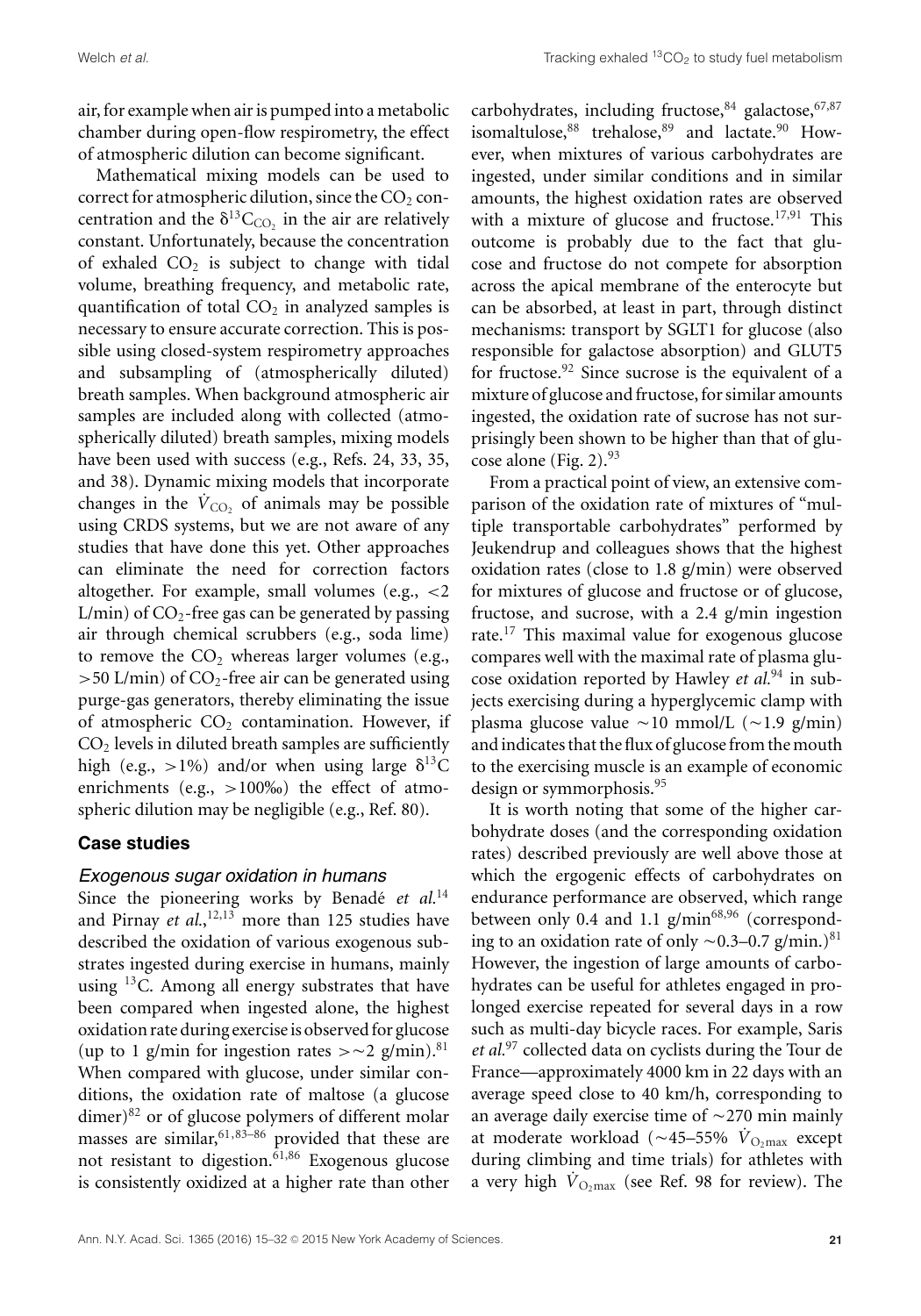

**Figure 2. The percentage of exercise (humans: stationary cycling; birds/bats: hovering flight) metabolism fueled by the oxidation of exogenous sugar (***>***30–60 min after initial feeding). Humans were fed either glucose, fructose, or a glucose + fructose solution (2:1 ratio). Hummingbirds and bats were fed glucose, fructose, or sucrose solutions. Data are presented as mean ± SEM and are from Refs. 84 (human: glucose and fructose), 145 (human: glucose + fructose mixture), 36 (bats, Anna's, and rufous hummingbirds), and 38 (ruby-throated hummingbirds).**

average amount of carbohydrates ingested during a stage corresponds to  $\sim$  520 g of hexoses or almost 2 g/min, mainly in the form of glucose. Assuming that ~50% of this dose is actually oxidized or 1 g/min, <sup>81</sup> exogenous carbohydrates oxidation can provide  $\sim$  20–30% of the required energy. This strategy not only spares endogenous substrates, but also ensures the amount of nonoxidized exogenous carbohydrates ingested is available to restore glycogen stores as they are utilized, a phenomenon described by Kuipers *et al.*<sup>99</sup> Interestingly, hummingbirds and nectarivorous bats may naturally use a similar strategy (see below).

# *Glucose and fructose oxidation in hovering vertebrate nectarivores*

Unlike humans, vertebrate nectarivores like hummingbirds and New World nectar bats subsist almost exclusively on a nectar diet that is 50% glucose and 50% fructose (with varying amounts of these packaged as the disaccharide sucrose).<sup>100,101</sup> Both hummingbirds and nectar bats also employ energetically intensive hovering flight, achieving mass-specific oxygen consumption rates many times greater than humans and other nonvolant vertebrates.36,102–104 Such high metabolic rates demand abundant, readily available oxidative fuels. Yet, hummingbirds and nectar bats face potential challenges in building the large intramuscular glycogen stores that sustain humans during exercise. Glycogen is a hydrophilic molecule, and provides approximately 10% the energy per unit wet mass of lipids.105,106 Thus, energy dense, hydrophobic lipid stores represent a weight-saving fuel of choice for nonforaging or migrating hummingbirds and nectar bats.<sup>107–111</sup> Foraging hummingbirds and nectar bats could convert ingested sugars into lipids to replenish lipid stores in an ongoing fashion. However, this strategy would involve a roughly 15% loss of the caloric energy in ingested nectars compared to their immediate oxidation.<sup>112</sup> The alternative, fuel energetically intense foraging activity (such as hovering flight) completely with ingested sugar, does not occur in nonvolant vertebrates and would mean that these nectarivores possess dramatically different physiological capacities for the absorption and transport of sugar and its uptake and oxidation by flight muscle fibers.

Beginning in 2006, Welch *et al.* used mask respirometry in combination with  $\delta^{13}C_{CO_2}$  analysis and a diet-shifting protocol to demonstrate that hummingbirds could fuel most or all of hovering flight with nectar ingested within the previous 30 min.33,35,38 After 30–50 min, rufous (*Selasphorus rufus*), Anna's (*Calypte anna*), and ruby-throated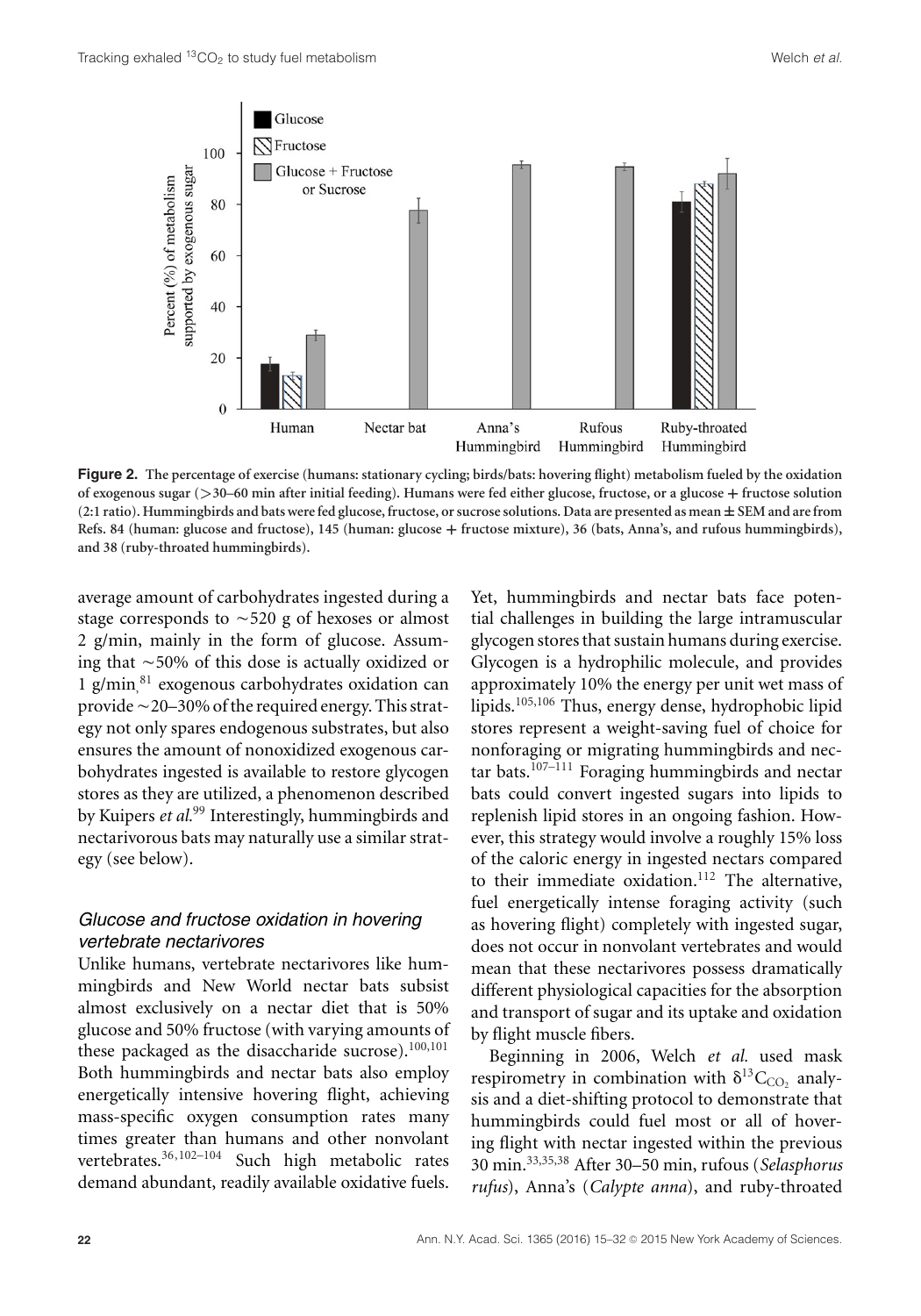hummingbirds (*Archilochus colubris*) were supporting 95  $\pm$  2%, 96  $\pm$  2%, and 92  $\pm$  6% (mean  $\pm$ S.E.M.), respectively, of hovering metabolism with exogenous sucrose (Fig.  $2$ ).<sup>36,38</sup> Remarkably, when the newly offered nectar was replaced with nectar exhibiting the same  $\delta^{13}$ C value as the maintenance diet, the  $\delta^{13}C_{CO_2}$  returned just as rapidly to that of the most recently ingested meal. Calculations revealed that the half-life of availability of ingested carbon within the pool of actively metabolizable substrates was approximately 20 min.<sup>35,38</sup> Averaged across 20 min of hovering and intervening perching behavior, hummingbirds oxidized exogenous sucrose at a rate of  $2-6 \mu$  mol hexose/g muscle/min, a mass-adjusted rate that is five to seven times greater than that seen in nonvolant vertebrates during intense exercise.<sup>113</sup> Assuming the hummingbirds' flight muscles were taking up and oxidizing exogenous sugar at rates sufficient to sustain ongoing oxidative demand by fibers, the calculated uptake and oxidation rates during exercise were an astounding  $12-17 \mu$  mol hexose/g muscle/min.<sup>113</sup>

Two research groups using breath-testing approaches demonstrated that nectar bats possessed a similar capacity to rapidly transition to supporting activitywith newlyingested nectar.34,36 After 30min, nectar bats were supporting 78  $\pm$  5% of hovering metabolism with newly ingested sucrose (Fig. 2). $36$ This translated to a sugar oxidation rate during hovering of roughly 8  $\mu$ mol hexose g/muscle/min, a value somewhat lower than that observed in small hummingbirds, but still roughly three times greater than that seen in nonvolant mammals, including human athletes (Fig. 2). $^{113}$ 

While ingestion of glucose/fructose mixtures can push reliance on exogenous sugars during exercise above levels seen when only glucose is ingested in humans, $17$  almost all of the ingested fructose must first be converted into glucose in the liver and then re-released into circulation before uptake (as glucose) and oxidation by muscles.<sup>114,115</sup> Given the preference of nonvolant vertebrate skeletal muscle for glucose as an oxidative fuel over fructose, it seemed possible that this component of the diet of hummingbirds and nectar bats was preferentially oxidized. As with the Tour de France cyclists mentioned previously, animals can use ingested carbohydrates to fuel ongoing foraging (or exercise) while simultaneously reserving some for conversion to energy stores for later use during nonforaging

periods. Thus, the preferential use of dietary glucose to fuel ongoing metabolism, with fructose preferentially serving as a substrate for lipogenesis, could represent an optimal fuel use strategy for foraging vertebrate nectarivores. Yet, when administered either isotopically labeled glucose or fructose solutions alone, both hummingbirds and nectar bats displayed exogenous sugar oxidation kinetics nearly identical to those observed when they were offered sucrose (Fig. 2). $34,38$  This evidence suggests that hummingbirds and nectar bats can make use of circulating fructose as an oxidative fuel in locomotor muscles at rates equal to the use of circulating glucose. If confirmed, this would represent a truly novel ability among vertebrates. Further, it would suggest that specialization on a diet equally rich in fructose and glucose, unlike many vertebrate diets, has dramatically shaped fuel-use strategies. Hummingbirds and nectar bats behave as *carbohydrate maximizers* regardless of the nectar sugar involved.

Many questions remain about how each group maximized capacities for both glucose and fructose uptake from circulation and oxidation in muscle. A key transporter in the uptake of glucose into vertebrate skeletal muscle, insulin and exercise-responsive glucose transporter isoform 4 (GLUT4), is not present in hummingbirds or any avian lineage. $116,117$  Thus, at least some aspects of the pathway for and regulation of sugar flux from the diet to exercising flight muscle, though convergent in overall function, is distinctly different in hummingbirds and nectar bats.

# *Fuel use during long duration and migratory flight in birds*

Flight can be one of the most energetically demanding forms of locomotion, yet flight can also permit birds to cover large distances over a short period of time at lower weight-specific costs of transport (in terms of J/m/kg) than walking or running (reviewed in Ref. 118). During fall migration, great snipes fly nonstop up to 6800 km from Scandinavia to sub-Saharan Africa, and a bar-tailed godwit was documented flying nonstop from Alaska to New Zealand, a distance of  $11,690 \text{ km}$ .<sup>119</sup> During such long migratory flights, when birds are essentially fasting, flight must be fueled entirely from endogenous resources. As mentioned above, lipid stores are an important endogenous fuel source for such journeys because of their high energy density.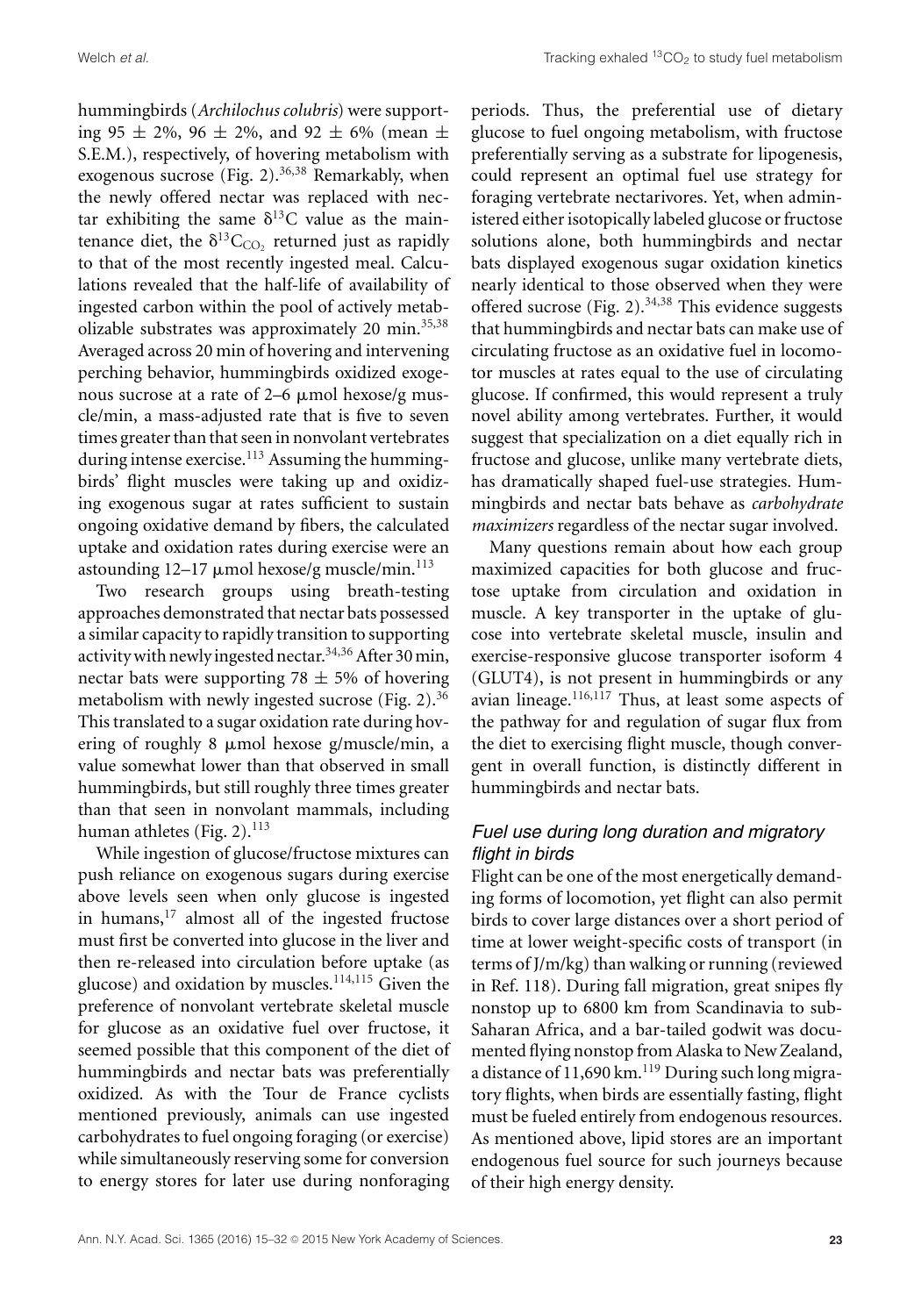Unlike hummingbirds, the vast majority of migratory birds subsist on diets considerably more complex than sugar-rich floral nectar. While many birds consume carbohydrate-rich foods, these carbohydrates are instead often found in the form of starch. It is unknown to what extent these birds rely on endogenous versus exogenous sources to fuel flight.

Taking advantage of the fact that lipid molecules are naturally depleted in  $^{13}$ C relative to proteins and carbohydrates,<sup>66,120</sup> Hatch et al. tracked both blood metabolites and the  $\delta^{13}\mathrm{C}_\mathrm{CO_2}$  of exhaled breath to compare endogenous substrate metabolism of resting control tippler pigeons and fasted tippler pigeons immediately after 4-h flights. $^{22}$  The  $\delta^{13}\mathrm{C}_{\mathrm{CO}_2}$ of birds fasted for only 2 h before flight revealed that endogenous carbohydrates primarily fuel the first few hours of flight, whereas birds that were fasted 24 h or longer fueled flight predominantly with lipids. Interestingly, whereas the blood uric acid levels were highly variable, the  $\delta^{13}\mathrm{C}_{\mathrm{CO}_2}$  indicated that the ratio of lipid to protein metabolism remained constant for both resting and flying birds fasting  $24-72$  h, supporting the hypothesis of Jenni and Jenni-Eiermann that protein and lipid metabolism in birds are closely tied through the citric acid cycle.<sup>105</sup> For example, when glycogen stores are low and fatty acid is being catabolized for flight, intermediates within the citric acid cycle are continually lost and need to be replaced. In the absence of glycogen, amino acids from endogenous proteins must supply these intermediates (anaplerosis). Thus, the oxidation of lipids appears to require the concomitant metabolism of a proportional amount of protein to maintain the citric acid cycle (See Ref. 105 and sources therein).

#### *Fuel use during fasting and starvation*

Food limitation presents an omnipresent physiological challenge for animals. The long-standing paradigm is that fasting animals pass through three sequential physiological phases whereby they predominantly oxidize endogenous fuels in the order of carbohydrates, then lipids, and then proteins.121,122 Historically, the timing of these metabolic transitions have been based on measurements of circulating metabolites, respiratory exchange ratio (RER =  $\dot{V}_{\text{CO}_2}/\dot{V}_{\text{O}_2}$ ), or differential changes in body mass; but each of these measures carries inherent drawbacks that may preclude an accurate characterization of how animals ration their limited resources during fasting. In particular, altered levels of blood metabolites preclude inferences as to whether a given metabolite is either being synthesized (or liberated) or degraded (or excreted) at changing rates. $123,124$ Changes in RER are often too variable to interpret quantitatively<sup>125,126</sup> and may also be confounded with shifts in acid–base balance.<sup>127,128</sup> Changes in mass loss can be confounded with overall hydration status $129$  as well as the general increase in the moisture content of tissues and organs that usually takes place during prolonged fasting.<sup>130,131</sup>

Recent computer models have shown that the classic three phases of nutrient use during food limitation may not be bioenergetically optimal and do not necessarily maximize individual total starvation tolerance.132,133 Furthermore, the strategy of oxidizing carbohydrates, followed by lipids, and finally proteins may actually decrease Darwinian fitness, either by increasing the risk of predation or by limiting future reproductive success.<sup>132</sup> As such, it might be reasonable to expect that the way that fasting animals alter their oxidative fuel mixtures is shaped by their unique life histories and ecology and must thus be highly variable among species. In fact, recent studies using 13C tracers have shown that some species do not follow predictions of the classic three-phase model.<sup>134,135</sup>

If the different macronutrient pools of the body (i.e., carbohydrates, lipids, and proteins) have unique  $^{13}$ C-values, then measurements of the  $\delta^{13}C_{CO_2}$  can be used to infer the extent to which a fasting animal is altering its fuel mixture. These changes can be observed in wild animals containing natural abundance levels of  $^{13}$ C or in laboratory animals whose tissues have been artificially enriched in  $13^{\circ}$ C by feeding them special diets. Below, we review examples of how  $\delta^{13}\mathrm{C}_\mathrm{CO_2}$  measurements can be used to characterize fasting-induced changes in fuel oxidation.

Given that lipid stores are naturally 5–15‰ depleted in  ${}^{13}C$  relative to other potential fuels like carbohydrate and protein, decreases in  $\delta^{13}\mathrm{C}_{\mathrm{CO}_2}$  values should reflect increases in reliance on lipid versus nonlipid substrates during fasting. In a recent experiment, rats were raised on a standard diet and were fasted until they lost 30% of their initial body mass. $^{136}$  Their  $\delta^{13}\mathrm{C}_{\mathrm{CO}_2}$  values became depleted by  $\sim$ 3‰ over the first 48 h of fasting, indicative of a transition away from carbohydrate and toward lipid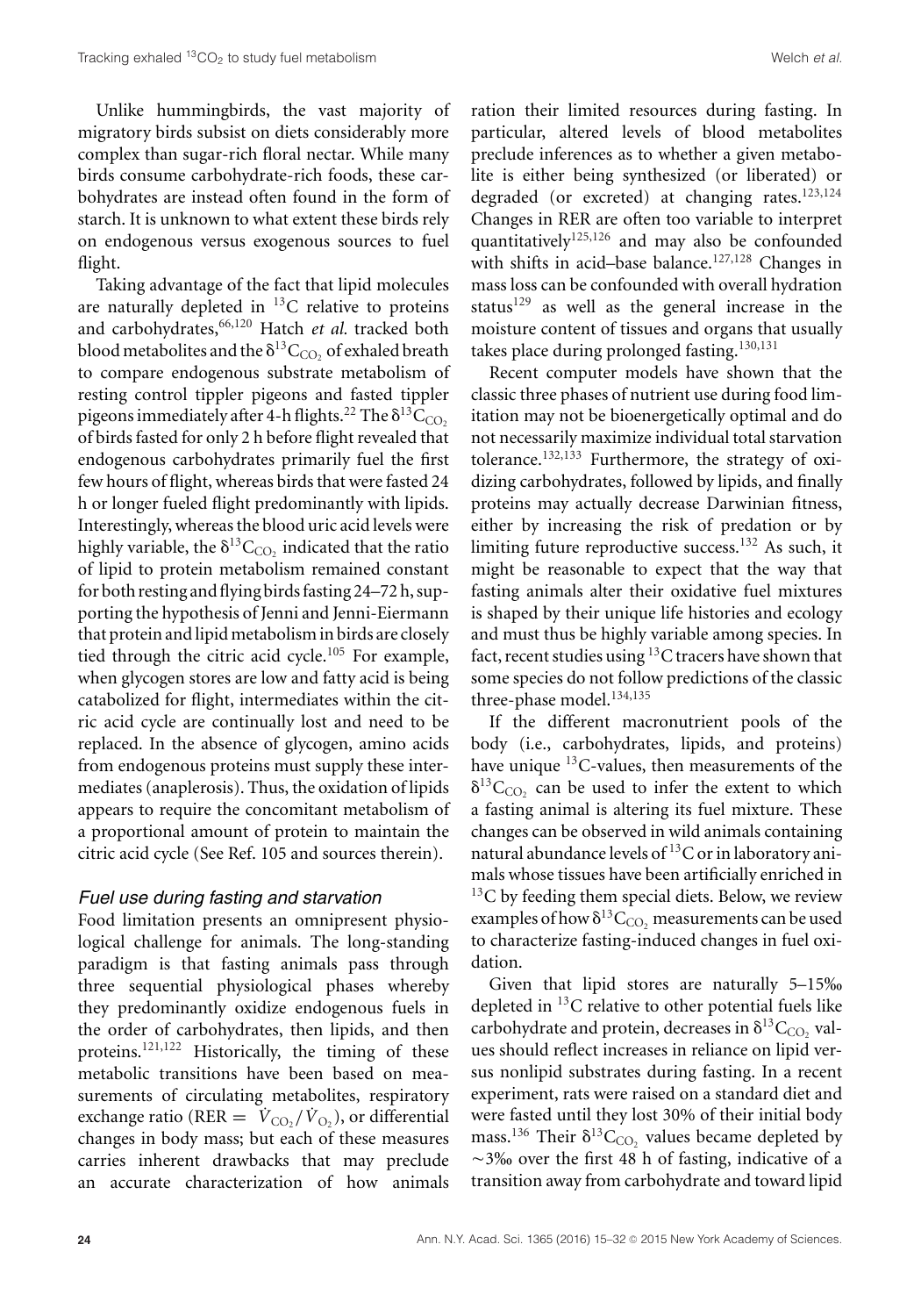

**Figure 3.** The  $\delta^{13}C_{CO_2}$  of ( $n=12$ ) adult laboratory rats fasting **until they lost 30% of their initial body mass. The decrease in**  $\delta^{13}C_{CO_2}$  during the first 2 days corresponds with a reduction **in carbohydrate oxidation and increased lipid oxidation. The**  $\mathbf{gradual}$  increase in  $\delta^{13}\mathrm{C}_{\mathrm{CO}_2}$  corresponds with increased protein **oxidation. Data presented as mean ± SD and are modified from Ref. 136.**

oxidation. As fasting continued for several more days, their  $\delta^{13}\mathrm{C}_{\mathrm{CO}_2}$  values gradually increased, reaching a local maximum by the end of the fasting trial (Fig. 3), corresponding to a transition away from lipids and toward increased protein oxidation.

Animals whose tissues have been artificially enriched in  $^{13}$ C can also provide new information about fuel use during prolonged fasting. Two otherwise identical populations of juvenile animals can be raised in parallel to adulthood on diets enriched with  $^{13}$ C-leucine or  $^{13}$ C-palmitic acid to ensure that their proteins or lipids, respectively, are enriched with  $^{13}$ C. The  $\delta^{13}$ C $_{\rm CO_2}$  can then be measured before and during fasting, and the changes in the  $\delta^{13}\mathrm{C}_{\mathrm{CO}_2}$ can be used as a proxy for protein and lipid oxidation. This approach has revealed previously undocumented circadian changes in fuel oxidation during fasting in mice and quail (Fig. 4A and B) and the dramatic differencesin starvation strategies between insects belonging to the same family (Fig. 4C and D).46,47

## *The oxidative fuel of high and low metabolism in bats*

While not all bats subsist on a nectar-rich diet, all bats employ energetically intense powered flight. Since flight metabolism is about 15 times higher than resting metabolism, selection has likely acted strongly on efficient pathways for the provisioning of muscle fibers with oxidative fuels in this entire



Figure 4. The fasting-induced changes in  $\delta^{13}C_{CO_2}$  of populations of (A) laboratory mice, (B) Japanese quail, (C) house crickets, **and (D) lubber grasshoppers raised on either 13C-enriched amino acids or fatty acids to 13C-enrich either the protein or the lipid** pools of the body, respectively. The dotted line represents the initial, prefasting  $\delta^{13}C$  values in the breath of each population. Note **that although the animals generally increased lipid oxidation at the start of fasting, they show varied strategies for oxidizing their endogenous macronutrients as fasting progresses. Data are modified from Refs. 46, 47, and 146.**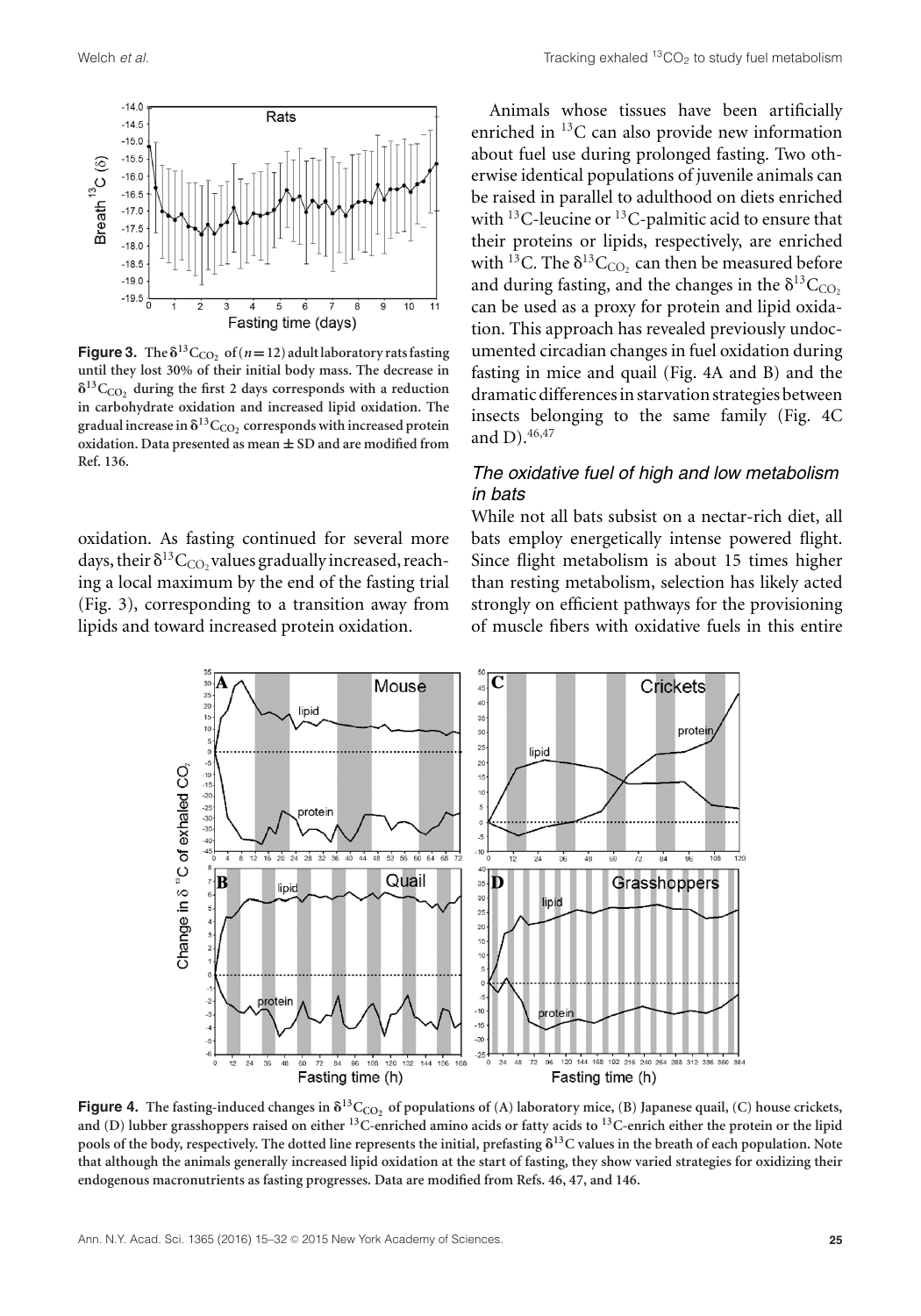

**Figure 5.** Rate of CO<sub>2</sub> production (mL/min), excess enrichment of exhaled CO<sub>2</sub> (atom percent excess; APE%), and cumulative **oxidation of 13C-labeled glucose in relation to time elapsed since feeding measured in eight** *Carollia perspicillata* **with ring-down cavity laser spectroscopes that provide real-time access to isotopic enrichment in exhaled breath. Data are presented as mean ± SD.**

group.<sup>137,138</sup> Perhaps not surprisingly, fruit-eating bats, such as Seba's short-tailed fruit bat, *Carollia perspicillata*, like their nectar-eating counterparts described above, can make rapid use of the sugar in their diet as an oxidative fuel (Fig. 5). Like in hummingbirds, the turnover of newly ingested sugar is also rapid, as can be inferred from the rapid decline of  $^{13}$ C tracer in the exhaled breath. Interestingly, when *C. perspicillata* are allowed to fly for a short period (1 min) about 30 min after having been fed  $^{13}$ C-enriched glucose, the  $^{13}$ C enrichment of exhaled breath increases from about 0.043 AFE to 0.050 AFE  $(n = 5)$ . This finding suggests that, during the onset of flight, bats even increase reliance on

exogenous carbohydrate relative to endogenous sugars such as glycogen, a finding that seems to be counterintuitive given that endogenous glycogen is presumed readily available in the muscle fiber. The rapid transition to reliance on exogenous sugars involves upregulation at multiple points along the sugar oxidation cascade, the pathway for sugar transport from the gut to the muscle mitochondria.139,140

Migratory bats, such as the insectivorous *Pipistrellus nathusii*, face different physiological challenges than nonmigratory nectar or fruit specialists. Since migratory bats fly continuously for long periods, they cannot depend largely on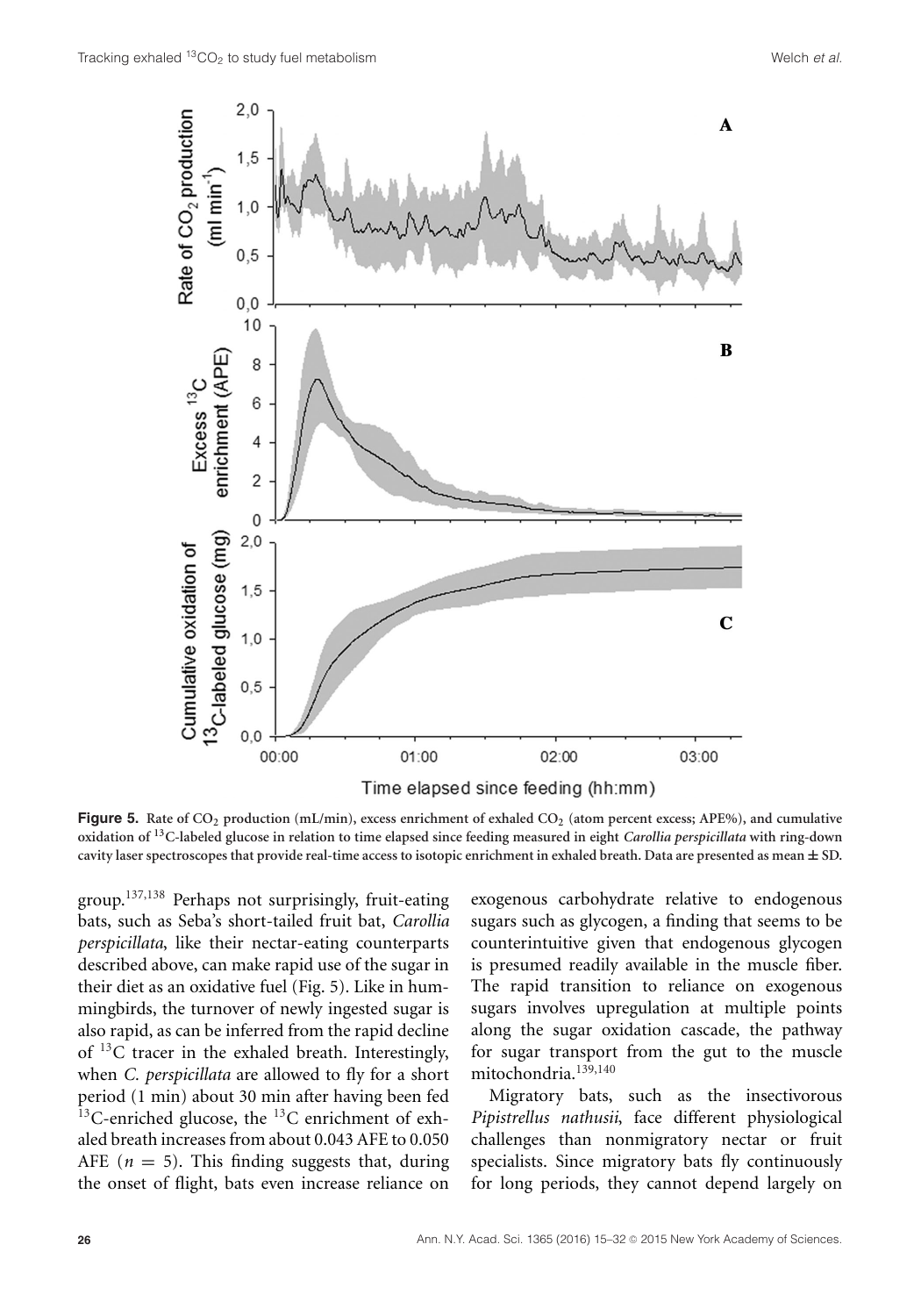endogenous glycogen as an oxidative fuel. Instead, they may use exogenous nutrients from insects that they catch *en route*, or from endogenous lipids. In a series of experiments, Voigt *et al.* fed *P. nathusii*  $13^{\circ}$ C-enriched amino acids or  $13^{\circ}$ C-enriched fatty acids and measured the  $\delta^{13}C_{CO_2}$ of postabsorptive animals. Since the  ${}^{13}$ C tracer was only found in the exhaled breath of bats fed 13C-enriched glycine but not in those fed 13C-enriched palmitic acids, the authors inferred that migratory bats oxidize proteins of hunted insects directly, but route the fat portion of insects to fat stores.<sup>141</sup> The direct oxidation of proteins has also been confirmed for nonmigratory insectivorous bats.31 Similar patterns are seen in other insectivorous or sanguinivorous bats that do not depend on a carbohydrate-rich diet, with  $\delta^{13}C_{CO_2}$  values matching the isotopic composition of their recently ingested prey.30,31 In fasting bats, like in the fasting rats described above, the  $\delta^{13}\mathrm{C}_{\mathrm{CO}_2}$ is usually depleted in  $^{13}$ C with respect to their normal diet, suggesting that lipids are the preferred endogenous fuel during these periods.<sup>23,29,30,34,44</sup> Overall, the direct oxidation of exogenous nutrients while flying seems to be a general feature of bats and can best be described as aerial refueling.<sup>31,139,141</sup>

## **Conclusions and future directions**

Compared to the more than 125 studies that have used stable (and in some cases, radio-) isotope analysis to track and quantify exogenous fuel use in humans, comparative research among other animal groups is still in its infancy. As studies on birds, bats, and even invertebrates have shown, there is broad diversity in the fuel-use strategies employed throughout the animal kingdom waiting to be described using these approaches. Already we will have to reconsider long-held assumptions that mammals and other vertebrates are constrained to fueling intense muscle activity primarily with intramuscular glycogen. We are beginning to learn that capacities for the utilization of recently acquired proteins, lipids, and even fructose vary more profoundly than previously appreciated. Recent work is also shedding new light on the complex balance of metabolic fuels utilized even under conditions of food limitation. The case studies reviewed above highlight the wonderful diversity of fuel-use strategies that exist among animals.What shapes the evolution of these distinct fuel-use strategies can tell us a great deal about how malleable, adaptive, and resilient metabolic physiologies can be. Apart from a few select species, the influences of size, dietary ecology, behavior, and evolutionary background on patterns of fuel use remain poorly understood.

Stable-isotope analysis offers numerous advantages over other approaches, particularly in field settings and with species of special concern. Unlike radio-labeled tracers, the administration of stable isotopes involves no inherent health concerns and requires no additional permission beyond that already required to work on vertebrates or wildcaught animals. Additionally, with the introduction of new technologies such as CRDS, analysis of samples is simpler and (after the initial capital investment) less costly than ever.

The tracking of  $\delta^{13}\mathrm{C}_{\mathrm{CO}_2}$  following feeding with a <sup>13</sup>C-labeled tracer is likely the simplest approach to implement on a wider scale. Coupled with chamber respirometry,  $\delta^{13}C_{CO_2}$  analysis can be used on virtually any species to quantify exogenous fuel oxidation rates at rest. With the addition of mask respirometry, exogenous fuel oxidation rates during exercise can be examined in animals running on treadmills, or flying in wind-tunnels.

 $\delta^{13}C_{CO_2}$  analysis as a tool to quantify the kinetics of fuel oxidation in animals in other physiological states beyond those summarized here has not yet been broadly attempted. Much could be gained in the study offuel use during hypometabolic states, such as hibernation or torpor, or when animals adopt heterothermic behaviors.<sup>77</sup> Similarly, stable isotope analysis can complement existing lines of research examining metabolism and energetics in animals facing thermal stress, dehydration, or immune challenges. Coupled with tissue analysis,  $\delta^{13}\mathrm{C}_{\mathrm{CO}_2}$  analysis could be used to study catabolic versus anabolic routing of carbon and other isotopes in growing or pregnant/gravid animals.

Measures of  $\delta^{13}C_{CO_2}$  can successfully be combined with other isotopic techniques, such as the doubly labeled water (DLW) method, to reveal new insights into fuel use and foraging and locomotor behavior. The DLW method involves injection of water labeled with  $^{18}O$  and deuterium and subsequent sampling in order to evaluate metabolic rate over periods of several hours to several days in freely behaving animals (reviewed in Ref. 142). Its minimally invasive nature means that, like breath stable-isotope analysis, it is amenable to field studies on various animals. For example, many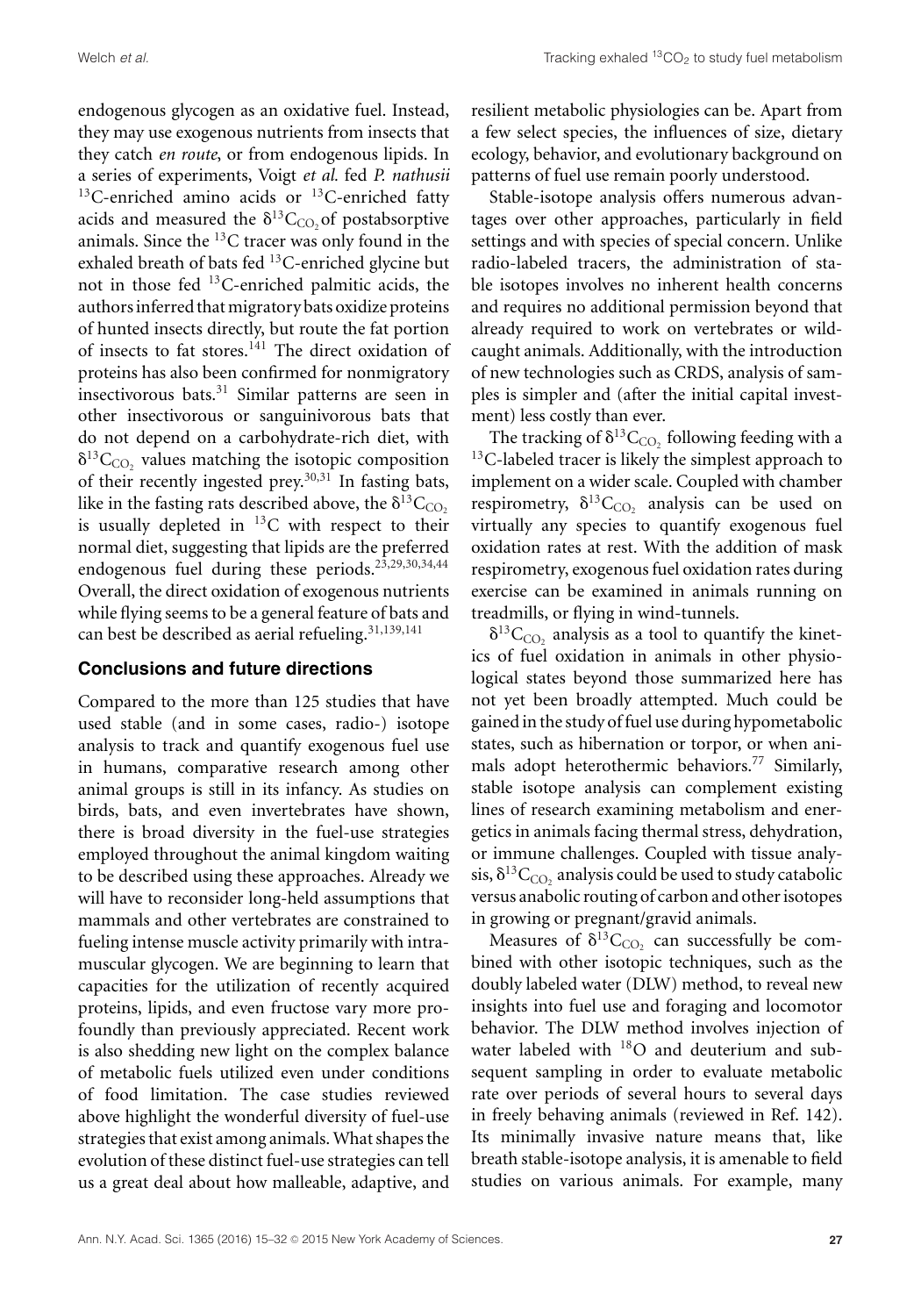migratory birds, including the tiny ruby-throated hummingbird (~3 g) engage in specific premigratory fattening periods to build endogenous energy stores before long-distance flights. DLW and breath stable-isotope analyses could be combined to study how birds behaviorally or physiologically modulate the use of exogenous versus endogenous energy stores during premigratory periods to optimize weight gain. Alternatively, these complementary approaches could be used to understand when and why migrating birds or other animals prioritize flight speed over the efficiency of endogenous fuel use.

The use of stable-isotope analysis to study fuel use in diverse animal groups will also benefit by adopting additional, combined approaches pioneered in human studies. For example, by coupling blood sampling with  $\delta^{13}C_{CO_2}$  analysis following feeding with a <sup>13</sup>C-labeled carbohydrate, researchers can track not only the oxidation of exogenous fuels, but also the relative contributions of circulating glucose (e.g., from liver glycogen stores and gluconeogenesis) and intramuscular glycogen to fueling metabolism.<sup>143</sup> The analysis of  $\delta^{13}C_{CO_2}$  and  $15N/14N$  in excreted ammonia, uric acid, or urea can be used to examine the oxidation of amino acids. Finally, the recent broader availability of automated compound-specific stable-isotope analysis makes it increasingly feasible to examine the bioconversion of metabolites and the fates of individual carbon atoms within labeled substrates.

We sit on the precipice of a golden age in the comparative study of fuel use facilitated by the use of naturally and artificially stable isotopically labeled tracers. Careful, calculated execution of stableisotope analysis in comparative studies promises to reveal fundamental insights into metabolic physiology, the fueling of behavior, and how these have been shaped by ecological and evolutionary forces.

#### **Acknowledgments**

We wish to thank the Company of Biologists for their generous support of the symposium that was the basis for this review. F. Péronnet wishes to acknowledge Denis Massicotte (UQAM) for the history of collaboration on  $^{13}$ C-tracer studies in exercising humans summarized here. Funding for portions of the work reviewed here was provided by a St. Mary's University Faculty Research Grant and by an award from the Biaggini Endowment to MDM, and by a

Natural Sciences and Engineering Research Council of Canada (NSERC) Discovery Grant to KCW.

## **Conflicts of interest**

The authors declare no conflicts of interest.

#### **References**

- 1. Duchesne, J. & A. Vande Vorst. 1968. Variability of the isotopic relationships  ${}^{12}C-{}^{13}C$  of  $CO<sub>2</sub>$  exhaled by living beings. *C. R. Acad. Sci. Hebd. Seances. Acad. Sci. D.* **266:** 522–523.
- 2. Duchesne, J., M. Lacroix & A. Van de Vorst. 1968. Effect of race and class on the isotopic relation  ${}^{12}C_{}^{13}C_{}$  of CO<sub>2</sub> exhaled by higher animals. *C. R. Acad. Sci. Hebd. Seances. Acad. Sci. D.* **267:** 225–226.
- 3. Lacroix, M., M. Badea & J. Duchesne. 1971. Isotope variations  ${}^{13}C^{-12}C$  of  $CO<sub>2</sub>$  in man and higher animals. *C. R. Acad. Sci. Hebd. Seances. Acad. Sci. D.* **273:** 240–241.
- 4. Bender, M.M. 1968. Mass spectrometric studies of carbon 13 variations in corn and other grasses. *Radiocarbon* **10:** 5.
- 5. Bender, M.M. 1971. Variations in the  $^{13}$ C/ $^{12}$ C ratios of plants in relation to the pathway of photosynthetic carbon dioxide fixation. *Phytochemistry* **10:** 1239–1244.
- 6. Mosora, F., M. Lacroix & J. Duchesne. 1971. [Studies on the variations of the 13C-12C ratio as a function of respiration and nature of tissues, in higher animals]. *C. R. Acad. Sci. Hebd. Seances. Acad. Sci. D.* **273:** 1423–1425.
- 7. Duchesne, J., F. Mosora, M. Lacroix, *et al*. 1973. [Clinical application of a new biophysical method based on the isotopic analysis of CO<sub>2</sub> exhaled by man]. *C. R. Acad. Sci. Hebd. Seances. Acad. Sci. D.* **277:** 2261–2264.
- 8. Lacroix, M., F. Mosora, M. Pontus, *et al*. 1973. Glucose naturally labeled with carbon-13: use for metabolic studies in man. *Science* **181:** 445–446.
- 9. Lefebvre, P., F. Mosora, M. Lacroix, *et al*. 1975. Naturally labeled  $^{13}$ C-glucose metabolic studies in human diabetes and obesity. *Diabetes* **24:** 185–189.
- 10. Schoeller, D.A., P.D. Klein, J.B. Watkins, *et al*. 1980. 13C abundances of nutrients and the effect of variations in  $^{13}\mathrm{C}$ isotopic abundances of test meals formulated for  ${}^{13}CO_2$ breath tests. *Am. J. Clin. Nutr.* **33:** 2375–2385.
- 11. Mosora, F., P. Lefebvre, F. Pirnay, *et al*. 1976. Quantitative evaluation of the oxidation of an exogenous glucose load using naturally labeled 13C-glucose. *Metabolism* **25:** 1575– 1582.
- 12. Pirnay, F., M. Lacroix, F. Mosora, *et al*. 1977. Glucose oxidation during prolonged exercise evaluated with naturally labeled [13C]glucose. *J. Appl. Physiol.* **43:** 258–261.
- 13. Pirnay, F., M. Lacroix, F. Mosora, *et al*. 1977. Effect of glucose ingestion on energy substrate utilization during prolonged muscular exercise. *Europ. J. Appl. Physiol.* **36:** 247–254.
- 14. Benadé, A.J.S., C.R. Jansen, G.G. Rogers, et al. 1973. The significance of an increased RQ after sucrose ingestion during prolonged aerobic exercise. *Pflugers Arch*. **342:** 199–206.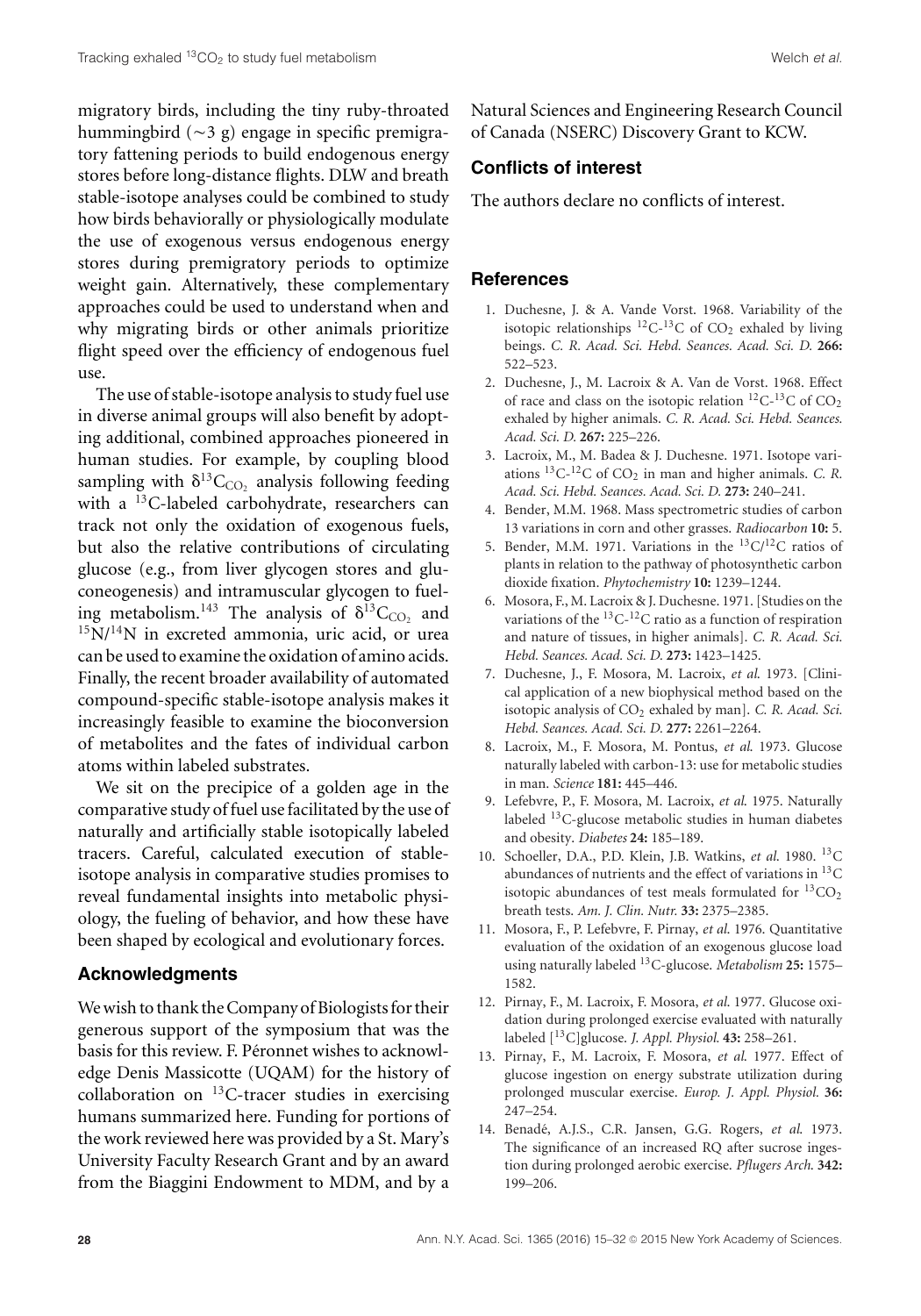- 15. Costill, D.L., A. Bennett, G. Branam, *et al*. 1973. Glucose ingestion at rest and during prolonged exercise. *J. Appl. Physiol.* **34:** 764–769.
- 16. McClelland, G.B. 2004. Fat to the fire: the regulation of lipid oxidation with exercise and environmental stress. *Comp. Biochem. Physiol. B* **139:** 443–460.
- 17. Jeukendrup, A.E. 2008. Carbohydrate feeding during exercise. *Eur. J. Sports Sci.* **8:** 77–86.
- 18. Weber, J.-M. 2011. Metabolic fuels: regulating fluxes to select mix. *J. Exp. Biol.* **214:** 286–294.
- 19. Ambrose, S.H. & M.J. DeNiro. 1986. The isotopic ecology of East African mammals. *Oecologia* **69:** 395–406.
- 20. Peterson, B.J. & B. Fry. 1987. Stable isotopes in ecosystem studies. *Annu. Rev. Ecol. Syst.* **18:** 293–320.
- 21. Kelly, J.F. 2000. Stable isotopes of carbon and nitrogen in the study of avian and mammalian trophic ecology. *Can. J. Zool.* **78:** 1–27.
- 22. Hatch, K.A., B. Pinshow & J.R. Speakman. 2002. The analysis of <sup>13</sup>C/<sup>12</sup>C ratios in exhaled CO<sub>2</sub>: its advantage and potential application to field research to infer diet, changes in diet over time, and substrate metabolism in birds. *Integ. Comp. Biol.* **42:** 21–33.
- 23. Hatch, K., B. Pinshow & J. Speakman. 2002. Carbon isotope ratios in exhaled CO<sub>2</sub> can be used to determine not just present, but also past diets in birds. *J. Comp. Physiol. B* **172:** 263–268.
- 24. Carleton, S.A., B.O.Wolf & C.M. del Rio 2004. Keeling plots for hummingbirds: a method to estimate carbon isotope ratios of respired CO2 in small vertebrates. *Oecologia* **141:** 1–6.
- 25. Starck, J.M., P. Moser, R.A. Werner, *et al*. 2004. Pythons metabolize prey to fuel the response to feeding. *Proc. R. Soc. B* **271:** 903–908.
- 26. Podlesak, D.W., S.R. McWilliams & K.A. Hatch. 2005. Stable isotopes in breath, blood, feces and feathers can indicate intra-individual changes in the diet of migratory songbirds. *Oecologia* **142:** 501–510.
- 27. Carleton, S.A., B.H. Bakken & C.M. del Rio. 2006. Metabolic substrate use and the turnover of endogenous energy reserves in broad-tailed hummingbirds (*Selasphorus platycercus*). *J. Exp. Biol.* **209:** 2622–2627.
- 28. Sponheimer, M., T.F. Robinson, T.E. Cerling, *et al*. 2006. Turnover of stable carbon isotopes in the muscle, liver, and breath CO2 of alpacas (Lama pacos). *Rapid Commun. Mass Spectrom.* **20:** 1395–1399.
- 29. Voigt, C.C., L. Baier, J.R. Speakman, *et al*. 2008. Stable carbon isotopes in exhaled breath as tracers for dietary information in birds and mammals. *J. Exp. Biol.* **211:** 2233– 2238.
- 30. Voigt, C.C., P. Grasse, K. Rex, *et al*. 2008. Bat breath reveals metabolic substrate use in free-ranging vampires. *J. Comp. Physiol. B* **178:** 9–16.
- 31. Voigt, C.C., Sörgel, K. & D.K.N. Dechmann. 2010. Refueling while flying: foraging bats combust food rapidly and directly to power flight. *Ecology* **91:** 2908–2917.
- 32. Welch, K.C., Jr. 2011. The power of feeder-mask respirometry as a method for examining hummingbird energetics. *Comp. Biochem. Physiol. A: Mol. Integ. Physiol.* **158:** 276– 286.
- 33. Welch, K.C., Jr., B.H. Bakken, C. Mart´ınez del Rio, *et al*. 2006. Hummingbirds fuel hovering flight with newly ingested sugar. *Physiol. Biochem. Zool.* **79:** 1082–1087.
- 34. Voigt, C.C. & J.R. Speakman. 2007. Nectar-feeding bats fuel their high metabolism directly with exogenous carbohydrates. *Func. Ecol.* **21:** 913–921.
- 35. Welch, K.C., Jr. & R.K. Suarez. 2007. Oxidation rate and turnover of ingested sugar in hovering Anna's (*Calypte anna*) and rufous (*Selasphorus rufus*) hummingbirds. *J. Exp. Biol.* **210:** 2154–2162.
- 36. Welch, K.C., Jr., M.L.G. Herrera & R.K. Suarez. 2008. Dietary sugar as a direct fuel for flight in the nectarivorous bat *Glossophaga soricina*. *J. Exp. Biol.* **211:** 310–316.
- 37. Amitai, O., S. Holtze, S. Barkan, *et al*. 2010. Fruit bats (Pteropodidae) fuel their metabolism rapidly and directly with exogenous sugars. *J. Exp. Biol.* **213:** 2693–2699.
- 38. Chen, C.C.W. & K.C. Welch. 2014. Hummingbirds can fuel expensive hovering flight completely with either exogenous glucose or fructose. *Funct. Ecol.* **28:** 589–600.
- 39. Craig, H. 1957. Isotopic standards for carbon and oxygen and correction factors for mass-spectrometric analysis of carbon dioxide. *Geochim. Cosmochim. Acta* **12:** 133–149.
- 40. Slater, C., T. Preston & L.T. Weaver. 2001. Stable isotopes and the international system of units. *Rapid Commun. Mass Spectrom.* **15:** 1270–1273.
- 41. Braden, B., B. Lembcke, W. Kuker, *et al*. 2007. 13C-breath tests: current state of the art and future directions. *Digest. Liver Dis.* **39:** 795–805.
- 42. Fischer, H. & K. Wetzel. 2002. The future of  $^{13}$ C-breath tests. *Food Nutr. Bull.* **23:** 53–56.
- 43. Parra, M.D. & J.A. Martinez. 2006. Nutritional aspects of breath testing based on stable isotopes. *Nutr. Rev.* **64:** 338– 347.
- 44. Voigt, C.C., K. Rex, R.H. Michener, *et al*. 2008. Nutrient routing in omnivorous animals tracked by stable carbon isotopes in tissue and exhaled breath. *Oecologia* **157:** 31– 40.
- 45. Voigt, C.C. 2009. Studying animal diets *in situ* using portable stable isotope analyzers. *Biotropica* **41:** 271–274.
- 46. McCue, M.D., J.A. Amaya, A.S. Yang, *et al*. 2013. Targeted  $13^{\circ}$ C enrichment of lipid and protein pools in the body reveals circadian changes in oxidative fuel mixture during prolonged fasting: a case study using Japanese quail. *Comp. Biochem. Physiol. A: Mol. Integ. Physiol.* **166:** 546–554.
- 47. McCue, M.D. & E.D. Pollock. 2013. Measurements of substrate oxidation using  ${}^{13}CO_2$ -breath testing reveals shifts in fuel mix during starvation. *J. Comp. Physiol. B* **183:** 1039– 1052.
- 48. Istfan, N.W., P.R. Ling, B.R. Bistrian, *et al*. 1988. Systemic exchangeability of enteral leucine: relationship to plasma flux. *Am. J. Physiol.* **254:** R688–R698.
- 49. Matthews, D.E., M.A. Marano & R.G. Campbell. 1993. Splanchnic bed utilization of leucine and phenylalanine in humans. *Am. J. Physiol. Endocrinol. Metabol.* **264:** E109– E118.
- 50. Stoll, B., D.G. Burrin, J. Henry, *et al*. 1997. Phenylalanine utilization by the gut and liver measured with intravenous and intragastric tracers in pigs. *Am. J. Physiol. Gastrointest. Liver Physiol.* **273:** G1208–G1217.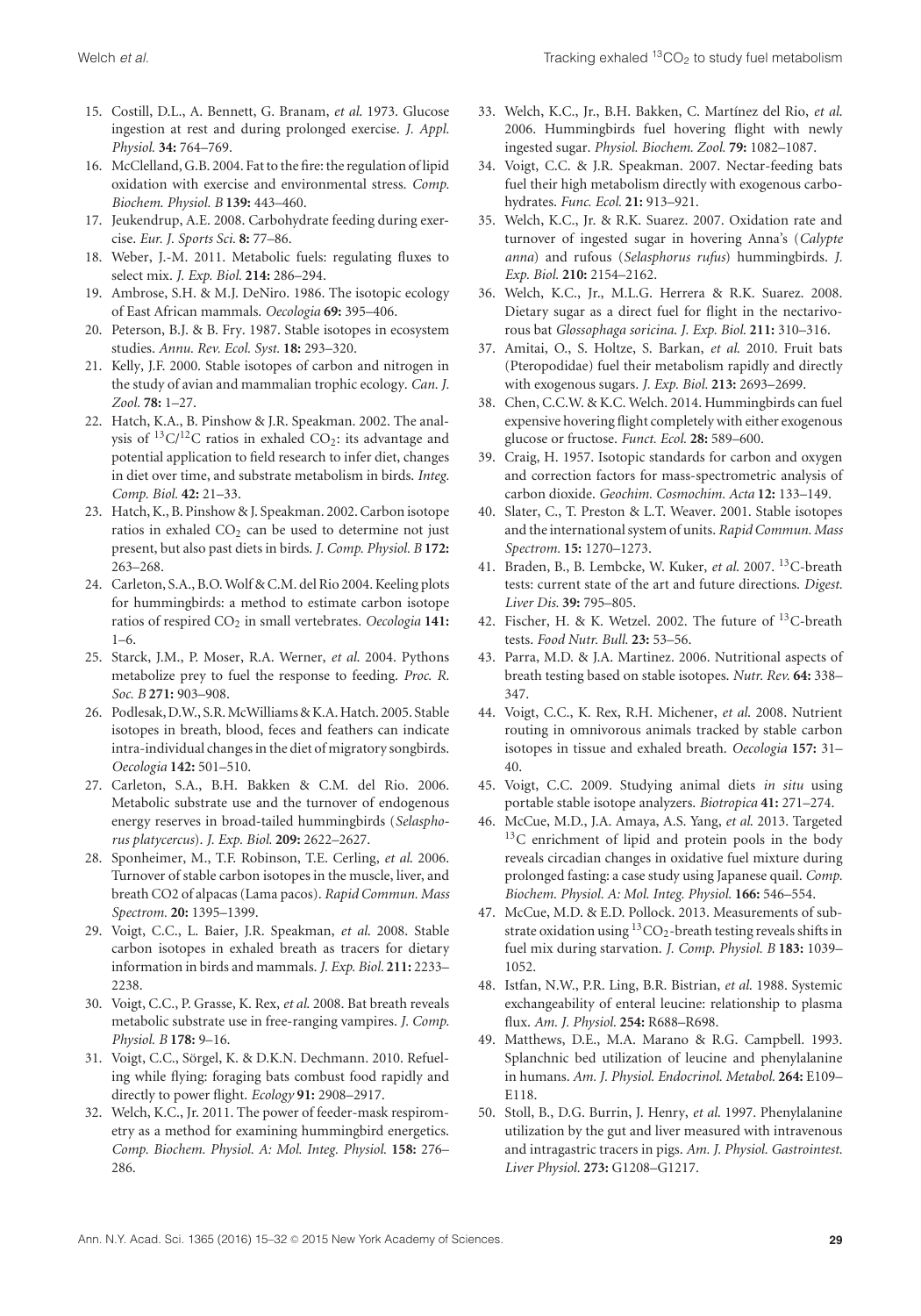- 51. Yu, Y.M., J.F. Burke, J.A. Vogt, *et al*. 1992. Splanchnic and whole body L- $[1 - {^{13}C, {^{15}N}}]$ leucine kinetics in relation to enteral and parenteral amino acid supply. *Am. J. Physiol. Endocrinol. Metabol.* **262:** E687–E694.
- 52. Hobson, K.A. & R.G. Clark. 1992. Assessing avian diets using stable isotopes I: turnover of 13C in tissues. *Condor* **94:** 181–188.
- 53. Bauchinger, U. & S.R. McWilliams. 2012."Tissue-Specific Mass Changes During Fasting: The Protein Turnover Hypothesis." In *Comparative Physiology of Fasting, Starvation, and Food Limitation*. M.D. McCue, Ed.: 193–206. Berlin, Heidelberg: Springer.
- 54. Voigt, C.C., F. Matt, R. Michener, *et al*. 2003. Low turnover rates of carbon isotopes in tissues of two nectar-feeding bat species. *J. Exp. Biol.* **206:** 1419–1427.
- 55. MacAvoy, S.E., S.A. Macko & L.S. Arneson. 2005. Growth versus metabolic tissue replacement in mouse tissues determined by stable carbon and nitrogen isotope analysis. *Can. J. Zool.* **83:** 631–641.
- 56. Johnson, H.A., R.L. Baldwin, J. France,*et al*. 1999. A model of whole-body protein turnover based on leucine kinetics in rodents. *J. Nutr.* **129:** 728–739.
- 57. Cherel, Y., K.A. Hobson & S. Hassani. 2005. Isotopic Discrimination between food and blood and feathers of captive penguins: implications for dietary studies in the wild. *Physiol. Biochem. Zool.* **78:** 106–115.
- 58. Tieszen, L.L. & T. Fagre. 1993. "Effect of Diet Quality and Composition on the Isotopic Composition of Respiratory CO2, Bone Collagen, Bioapatite, and Soft Tissues." In *Prehistoric Human Bone: Archaeology at the Molecular Level*. J.B. Lambert & G. Grupe, Eds.: 121–155. Berlin, Heidelberg: Springer.
- 59. McCue, M.D., B. Arquisola, E. Albach, *et al*. 2013. Hens produce artificially enriched  $^{13}$ C egg proteins for metabolic tracer studies. *Int. J. Biol.* **5:** 69–84.
- 60. McCue, M.D. 2011. Tracking the oxidative and nonoxidative fates of isotopically labeled nutrients in animals. *Bioscience* **61:** 217–230.
- 61. Saris, W.H., B.H. Goodpaster, A.E. Jeukendrup, *et al*. 1993. Exogenous carbohydrate oxidation from different carbohydrate sources during exercise. *J. Appl. Physiol.* **75:** 2168– 2172.
- 62. Folch, N., Péronnet, F., D. Massicotte, et al. 2001. Metabolic response to small and large <sup>13</sup>C-labelled pasta meals following rest or exercise in man. *Br. J. Nutr.* **85:** 671–680.
- 63. Péronnet, F., D. Massicotte, G. Brisson, et al. 1990. Use of <sup>13</sup>C substrates for metabolic studies in exercise: methodological considerations. *J. Appl. Physiol.* **69:** 1047–1052.
- 64. McCue, M.D., C.A. Passement & M. Rodriguez. 2015. The magnitude of the naturally occurring isotopic enrichment of  $^{13}$ C in exhaled CO<sub>2</sub> is directly proportional to exercise intensity in humans. *Comp. Biochem. Physiol. A: Mol. Integ. Physiol.* **179:** 164–171.
- 65. Brooks, G.A. & J. Mercier. 1994. Balance of carbohydrate and lipid utilization during exercise: the 'crossover' concept. *J. Appl. Physiol.* **76:** 2253–2261.
- 66. DeNiro, M.J. & S. Epstein. 1977. Mechanism of carbon isotope fractionation associated with lipid synthesis. *Science* **197:** 261–263.
- 67. Burelle, Y., M.-C. Lamoureux, F. Péronnet, et al. 2006. Comparison of exogenous glucose, fructose and galactose oxidation during exercise using 13C-labelling. *Br. J. Nutr.* **96:** 56–61.
- 68. Smith, J.W., D.D. Pascoe, D.H. Passe,*et al*. 2013. Curvilinear dose–response relationship of carbohydrate  $(0-120 \text{ g} \cdot \text{h}^{-1})$ and performance. *Med. Sci. Sports Exerc.* **45:** 336–341.
- 69. Mahon, A.D. & B.W. Timmons. 2013. Application of stable isotope tracers in the study of exercise metabolism in children: a primer. *Pediatr. Exerc. Sci.* **26:** 3–10
- 70. Hoerr, R.A., Y.M. Yu, D.A. Wagner, *et al*. 1989. Recovery of  $^{13}$ C in breath from NaH $^{13}$ CO<sub>3</sub> infused by gut and vein: effect of feeding. *Am. J. Physiol. Endocrinol. Metabol.* **257:** E426–E438.
- 71. Leslie, M.A., R.A. Coleman, S. Moehn, *et al*. 2006. Relationship between bicarbonate retention and bone characteristics in broiler chickens. *Poultry Sci.* **85:** 1917–1922.
- 72. Moehn, S., R.F. Bertolo, P.B. Pencharz, *et al*. 2004. Pattern of carbon dioxide production and retention is similar in adult pigs when fed hourly, but not when fed a single meal. *BMC Physiol.* **4:** 1–8.
- 73. Hambly, C. & C.C. Voigt. 2011. Measuring energy expenditure in birds using bolus injections of <sup>13</sup>C-labelled Nabicarbonate. *Comp. Biochem. Physiol. A: Mol. Integ. Physiol.* **158:** 323–328.
- 74. McCue, M.D., O. Sivan, S.R. McWilliams,*et al*. 2010. Tracking the oxidative kinetics of carbohydrates, amino acids and fatty acids in the house sparrow using exhaled  ${}^{13}CO_2$ . *J. Exp. Biol.* **213:** 782–789.
- 75. Brand, M.D. 1994. The stoichiometry of proton pumping, ATP synthesis and oxygen consumption in mitochondria. *Biochemist* **16:** 20–24.
- 76. McCue, M.D., S.R. McWilliams & B. Pinshow. 2011. Ontogeny and nutritional status influence oxidative kinetics of nutrients and whole-animal bioenergetics in zebra finches, *Taeniopygia guttata*: new applications for 13C breath testing. *Physiol. Biochem. Zool.* **84:** 32–42.
- 77. McCue, M.D., C.C. Voigt, M. Jefimow, *et al*. 2014. Thermal acclimation and nutritional history affect the oxidation of different classes of exogenous nutrients in Siberian hamsters, Phodopus sungorus. *J. Exp. Zool.* **321:** 503–514.
- 78. Farquhar, G.D., J.R. Ehleringer & K.T. Hubick. 1989. Carbon isotope discrimination and photosynthesis. *Ann. Rev. Plant Physiol. Plant Mol. Bio.* **40:** 503–537.
- 79. Hayes, J.M. 2001. Fractionation of carbon and hydrogen isotopes in biosynthetic processes. *Rev. Mineral. Geochem.* **43:** 225–277.
- 80. Voigt, C.C., J. Melzheimer, S. Thalwitzer, *et al*. 2013. A breath test to assign carnivore diets to browsers or grazers. *Wildlife Biol*. **19:** 311–316.
- 81. Jeukendrup, A.E. 2004. Carbohydrate intake during exercise and performance. *Nutrition* **20:** 669–677.
- 82. Hawley, J.A., S.C. Dennis, A. Nowitz,*et al*. 1992. Exogenous carbohydrate oxidation from maltose and glucose ingested during prolonged exercise. *Eur. J. Appl. Physiol.* **64:** 523– 527.
- 83. Guezennec, C.Y., P. Satabin, F. Duforez, *et al*. 1989. Oxidation of corn starch, glucose, and fructose ingested before exercise. *Med. Sci. Sports Exerc.* **21:** 45–50.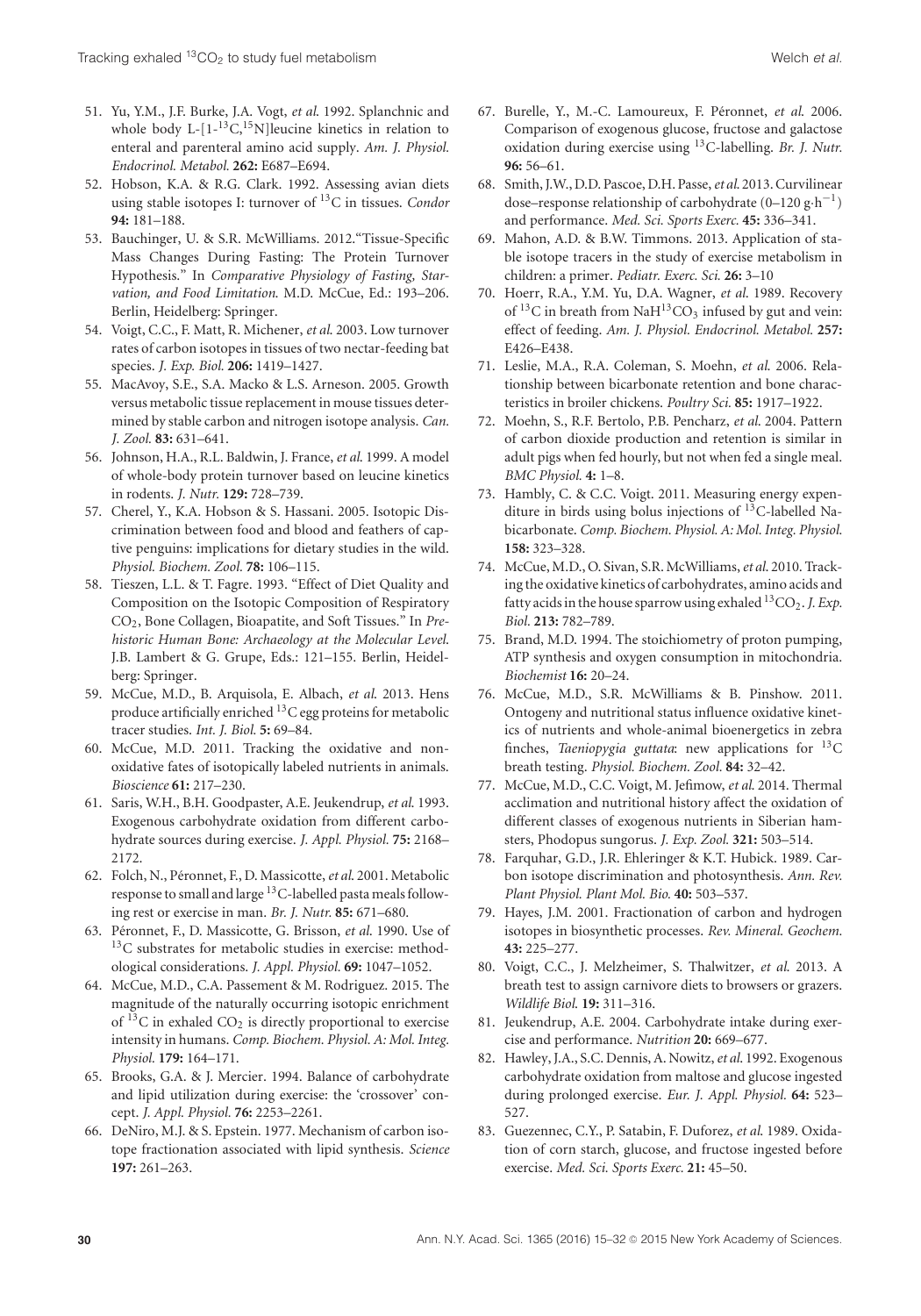- 84. Massicotte, D., F. Peronnet, G. Brisson, *et al*. 1989. Oxidation of a glucose polymer during exercise: comparison with glucose and fructose. *J. Appl. Physiol.* **66:** 179–183.
- 85. Rehrer, N.J., A.J. Wagenmakers, E.J. Beckers, *et al*. 1992. Gastric emptying, absorption, and carbohydrate oxidation during prolonged exercise. *J. Appl. Physiol.* **72:** 468–475.
- 86. Guezennec, C.Y., P. Satabin, F. Duforez,*et al*. 1993. The role of type and structure of complex carbohydrates response to physical exercise. *Int. J. Sports Med.* **14:** 224–231.
- 87. Leijssen, D.P., W.H. Saris, A.E. Jeukendrup, *et al*. 1995. Oxidation of exogenous  $[{}^{13}C]$ galactose and  $[{}^{13}C]$ glucose during exercise. *J. Appl. Physiol.* **79:** 720–725.
- 88. Achten, J., R.L. Jentjens, F. Brouns, *et al*. 2007. Exogenous oxidation of isomaltulose is lower than that of sucrose during exercise in men. *J. Nutr.* **137:** 1143–1148.
- 89. Venables, M.C., F. Brouns & A.E. Jeukendrup. 2008. Oxidation of maltose and trehalose during prolonged moderateintensity exercise. *Med. Sci. Sports Exerc.* **40:** 1653–1659.
- 90. Péronnet, F., Y. Burelle, D. Massicotte, et al. 1997. Respective oxidation of 13C-labeled lactate and glucose ingested simultaneously during exercise. *J. Appl. Physiol.* **82:** 440– 446.
- 91. Adopo, E., F. Peronnet, D.Massicotte,*et al*. 1994. Respective oxidation of exogenous glucose and fructose given in the same drink during exercise. *J. Appl. Physiol.* **76:** 1014–1019.
- 92. Scow, J.S., A. Tavakkolizadeh, Y. Zheng, *et al*. 2011. Acute 'adaptation' by the small intestinal enterocyte: a posttranscriptional mechanism involving apical translocation of nutrient transporters. *Surgery* **149:** 601–605.
- 93. Jentjens, R.L.P.G., C. Shaw, T. Birtles, *et al*. 2005. Oxidation of combined ingestion of glucose and sucrose during exercise. *Metabolism* **54:** 610–618.
- 94. Hawley, J.A., A.N. Bosch, S.M. Weltan, *et al*. 1994. Glucose kinetics during prolonged exercise in euglycaemic and hyperglycaemic subjects. *Pflugers Arch*. **426:** 378–386.
- 95. Weibel, E.R., C.R. Taylor & H. Hoppeler. 1991. The concept of symmorphosis: a testable hypothesis of structurefunction relationship. *Proc. Natl. Acad. Sci. U. S. A.* **88:** 10357–10361.
- 96. Temesi, J., N.A. Johnson, J. Raymond, *et al*. 2011. Carbohydrate ingestion during endurance exercise improves performance in adults. *J. Nutr.* **141:** 890–897.
- 97. Saris, W.H., M.A. van Erp-Baart, F. Brouns, *et al*. 1989. Study on food intake and energy expenditure during extreme sustained exercise: the Tour de France. *Int. J. Sports Med.* **10**(Suppl. 1): S26–S31.
- 98. Santalla, A., C.P. Earnest, J.A. Marroyo, *et al*. 2012. The Tour de France: an updated physiological review. *Int. J. Sports Physiol. Perform.* **207:** 200–209.
- 99. Kuipers, H., H.A. Keizer, F. Brouns, *et al*. 1987. Carbohydrate feeding and glycogen synthesis during exercise in man. *Pflugers Arch*. **410:** 652–656.
- 100. Baker, H.G. 1975. Sugar concentrations in nectars from hummingbird flowers. *Biotropica* **7:** 37–41.
- 101. Baker, H.G., I. Baker & S.A. Hodges. 1998. Sugar composition of nectars and fruits consumed by birds and bats in the tropics and subtropics. *Biotropica* **30:** 559–586.
- 102. Suarez, R.K. 1992. Hummingbird flight: sustaining the highest mass-specific metabolic rates among vertebrates. *Experientia* **48:** 565–570.
- 103. Voigt, C.C. & Y. Winter. 1999. Energetic cost of hovering flight in nectar-feeding bats (Phyllostomidae hyGlossophaginae) and its scaling in moths, birds and bats. *J. Comp. Physiol. B* **169:** 38–48.
- 104. Chai, P. & R. Dudley. 1996. Limits to flight energetics of hummingbirds hovering in hypodense and hypoxic gas mixtures. *J. Exp. Biol.* **199:** 2285–2295.
- 105. Jenni, L. & S. Jenni-Eiermann. 1998. Fuel supply and metabolic constraints in migrating birds. *J. Avian Biol.* **29:** 521–528.
- 106. Guglielmo, C.G. 2010. Move that fatty acid: fuel selection and transport in migratory birds and bats. *Integr. Comp. Biol.* **50:** 336–345.
- 107. Lasiewski, R.C. 1962. The energetics of migrating hummingbirds. *Condor* **64:** 324.
- 108. Pearson, O.P. 1950. The metabolism of hummingbirds. *Condor* **52:** 145–152.
- 109. Carpenter, F.L., M.A. Hixon, C.A. Beuchat, *et al*. 1993. Biphasic mass gain in migrant hummingbirds: body composition changes, torpor, and ecological significance. *Ecology.* **74:** 1173–1182.
- 110. A., Rojas-Martínez, A., Valiente-Banuet, M., Del Coro Arizmendi, *et al*. 1999. Seasonal distribution of the long-nosed bat (Leptonycteris curasoae) in North America: does a generalized migration pattern really exist?*J. Biogeogr.* **26:** 1065– 1077.
- 111. Fleming, T.H. & P. Eby. 2003. "Ecology of Bar Migration." In *Bat Ecology*. T.H. Kunz & M.B. Fenton, Eds.: 156–208. University of Chicago Press.
- 112. Suarez, R.K., J.R.B. Lighton, C.D. Moyes, *et al*. 1990. Fuel selection in rufous hummingbirds: ecological implications of metabolic biochemistry. *Proc. Natl. Acad. Sci. U. S. A.* **87:** 9207–9210.
- 113. Welch, K.C., Jr. & C.C.W. Chen. 2014. Sugar flux through the flight muscles of hovering vertebrate nectarivores: a review. *J. Comp. Physiol. B* **184:** 945–959.
- 114. Jeukendrup, A.E. & R. Jentjens. 2000. Oxidation of carbohydrate feedings during prolonged exercise—current thoughts, guidelines and directions for future research. *Sports Med.* **29:** 407–424.
- 115. Lê, K.-A. & L. Tappy. 2006. Metabolic effects of fructose. *Curr. Opin. Clin. Nutr. Metab. Care* **9:** 469–475.
- 116. Welch, K.C., Jr., A. Allalou, P. Sehgal, *et al*. 2013. Glucose transporter expression in an avian nectarivore: the rubythroated hummingbird (*Archilochus colubris*). *PLoS One* **8:** e77003.
- 117. Braun, E.J. & K.L. Sweazea. 2008. Glucose regulation in birds. *Comp. Biochem. Physiol. B Biochem. Mol. Biol.* **151:** 1–9.
- 118. Tucker, V.A. 1975. The energetic cost of moving about: walking and running are extremely inefficient forms of locomotion. Much greater efficiency is achieved by birds, fish and bicyclists. *Am. Scientist* **63:** 413–419.
- 119. Battley, P.F., N. Warnock, T.L. Tibbitts, *et al*. 2012. Contrasting extreme long-distance migration patterns in bartailed godwits *Limosa lapponica*. *J. Avian Biol.* **43:** 21– 32.
- 120. DeNiro, M.J. & S. Epstein. 1978. Influence of diet on the distribution of carbon isotopes in animals. *Geochim. Cosmochim. Acta* **42:** 495–506.